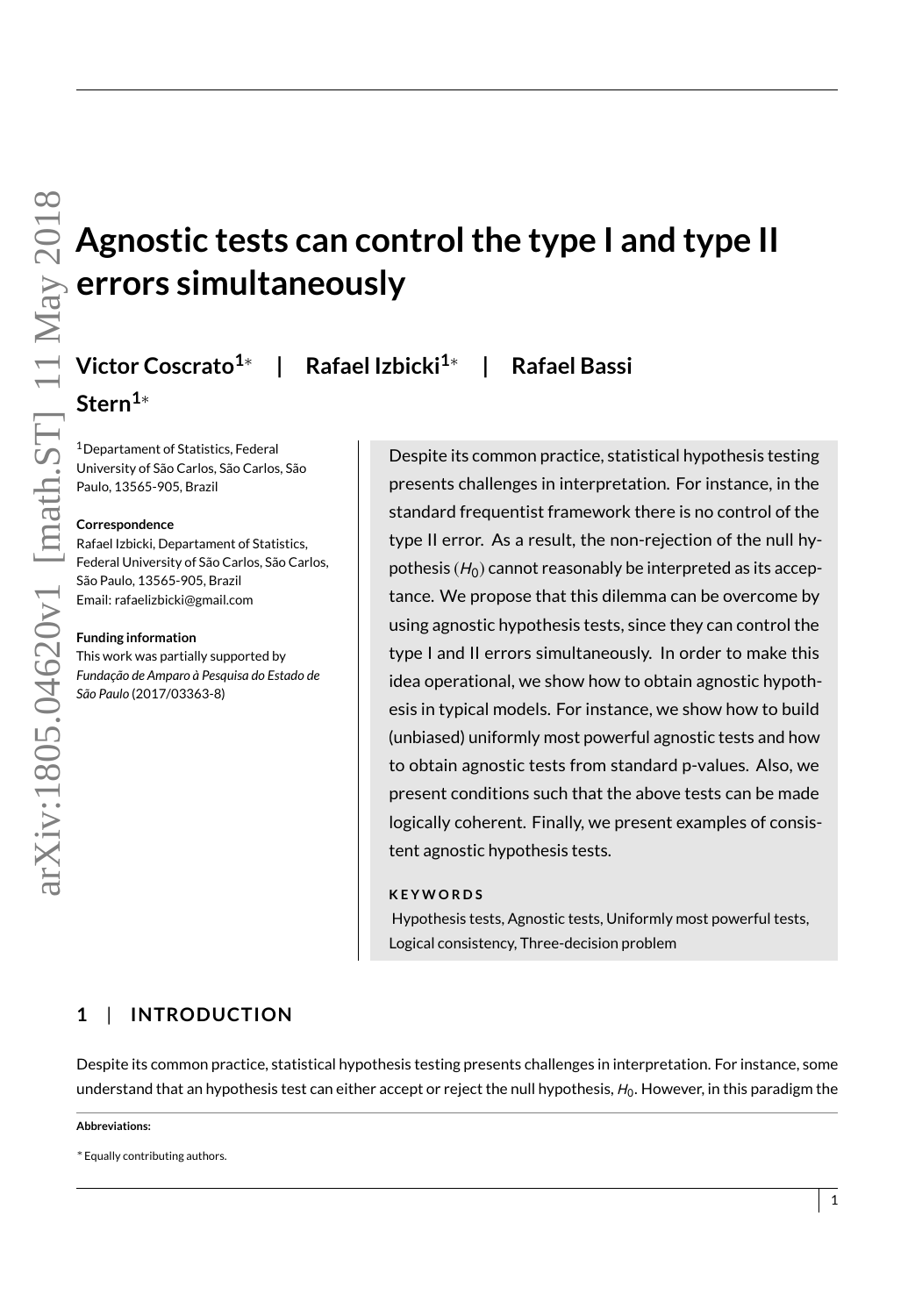probability of accepting  $H_0$  can be high even when  $H_0$  is false. Therefore, it is possible to obtain the undesirable result of accepting  $H_0$  even when this hypothesis is unlikely.

In order to deal with this problem, others propose that an hypothesis test should either reject or *fail to reject*  $H_0$ [\(Casella and Berger](#page-15-0) [2002,](#page-15-0) p. 374 and [DeGroot and Schervish](#page-15-1) [2002,](#page-15-1) p. 545). Such a position can also lead to challenges in interpretation, since the practitioner often wishes to be able to assert  $H_0$  [\(Levine et al.,](#page-15-2) [2008\)](#page-15-2). For example, in regression analysis non-significant predictors are often considered to not affect the response variable and are removed from the model. More generally, scientists often wish to assert a theory [\(Stern,](#page-15-3) [2011,](#page-15-3) [2017\)](#page-15-4).

[Neyman](#page-15-5) [\(1976\)](#page-15-5)[p.14] briefly introduces an alternative to the above paradigms to hypothesis testing. In this setting, an hypothesis test can have three outcomes: reject  $H_0$ , accept  $H_0$ , or remain in doubt about  $H_0$  – the agnostic decision. This third decision allows the hypothesis test to commit a less severe error (remain in doubt) whenever the data doesn't provide strong evidence either in favor or against the null hypothesis. This approach, which was called agnostic hypothesis testing, was further developed in [Berg](#page-14-0) [\(2004\)](#page-14-0); [Esteves et al.](#page-15-6) [\(2016\)](#page-15-6); [Stern et al.](#page-15-7) [\(2017\)](#page-15-7). This framework allows the acceptance of  $H_0$  while simultaneously controlling the type I and II errors through the agnostic decision. As a result, it is possible to control the probability that  $H_0$  is accepted when  $H_0$  is false.

Although agnostic decisions have been used in classification problems with great success [\(Lei,](#page-15-8) [2014;](#page-15-8) [Jeske et al.,](#page-15-9) [2017;](#page-15-9) [Jeske and Smith,](#page-15-10) [2017;](#page-15-10) [Sadinle et al.,](#page-15-11) [2017\)](#page-15-11) the agnostic hypothesis testing framework has only started to be explored. Here, we generalize to arbitrary hypotheses the setting in [Berg](#page-14-0) [\(2004\)](#page-14-0), which applies only to hypotheses of the form:  $H_i: \theta = \theta_i$ , for  $i \in \{0, 1\}$ . This generalization allows the translation of standard concepts, such as level, size, power, p-value, unbiased tests, and uniformly most powerful test into the framework of agnostic hypothesis testing. Within this framework, we create new versions of standard statistical techniques, such as t-tests, regression analysis and analysis of variance, which simultaneously control type I and type II errors.

Section [2](#page-1-0) formally defines agnostic tests and concepts that are used for controlling their error, such as level, size and power. Sections [2.1](#page-2-0) and [2.2](#page-3-0) use these definitions to generalize the framework in [Berg](#page-14-0) [\(2004\)](#page-14-0); they derive agnostic tests that are uniformly most powerful tests and unbiased uniformly most powerful tests. Since it can be hard to obtain the above tests in complex models, Section [3](#page-6-0) derives a general approach for controlling the error of agnostic tests that is based on p-values. Section [4](#page-8-0) advances results that were obtained in [Esteves et al.](#page-15-6) [\(2016\)](#page-15-6); [Stern et al.](#page-15-7) [\(2017\)](#page-15-7) and shows that agnostic tests can control type I and II errors while retaining logical coherence. Section [5](#page-11-0) discusses how to control the type I and II errors while obtaining consistent agnostic tests. All proofs are presented in the supplementary material.

## <span id="page-1-0"></span>**2** | **THE POWER OF AGNOST IC TESTS**

We consider a setting in which the hypotheses that are tested are propositions about a parameter,  $\theta$ , that assumes values in the parameter space, Θ. Specifically, the null hypotheses,  $H_0$ , are of the form,  $H_0: \theta \in \Theta_0$ , where  $\Theta_0 \subset \Theta$ . The alternative hypotheses,  $H_1$ , are of the form  $H_1: \theta \in \Theta_0^c$ . In order to test  $H_0$ , we use data, **X**, which assumes values on the sample space,  $\mathcal{X}.$  Also,  $\mathbb{P}_{\theta_0}$  denotes the probability measure over  $\mathcal{X}$  when  $\theta=\theta_0\in\Theta.$ 

 $H_0$  is tested through an agnostic test. An agnostic test is a function that, for each observable data point, determines whether  $H_0$  should be rejected, accepted or remain undecided. Let  $\mathcal{D} = \{0, \frac{1}{2}, 1\}$  denote the set of possible outcomes of the test: accept  $H_0$  (0), reject  $H_0$  (1), and remain agnostic  $\left(\frac{1}{2}\right)$ .

**Definition** An agnostic test is a function,  $\phi : \mathcal{X} \to \mathcal{D}$ .

**Definition** An agnostic test,  $\phi$ , is a standard test if  $Im[\phi] = \{0, 1\}$ .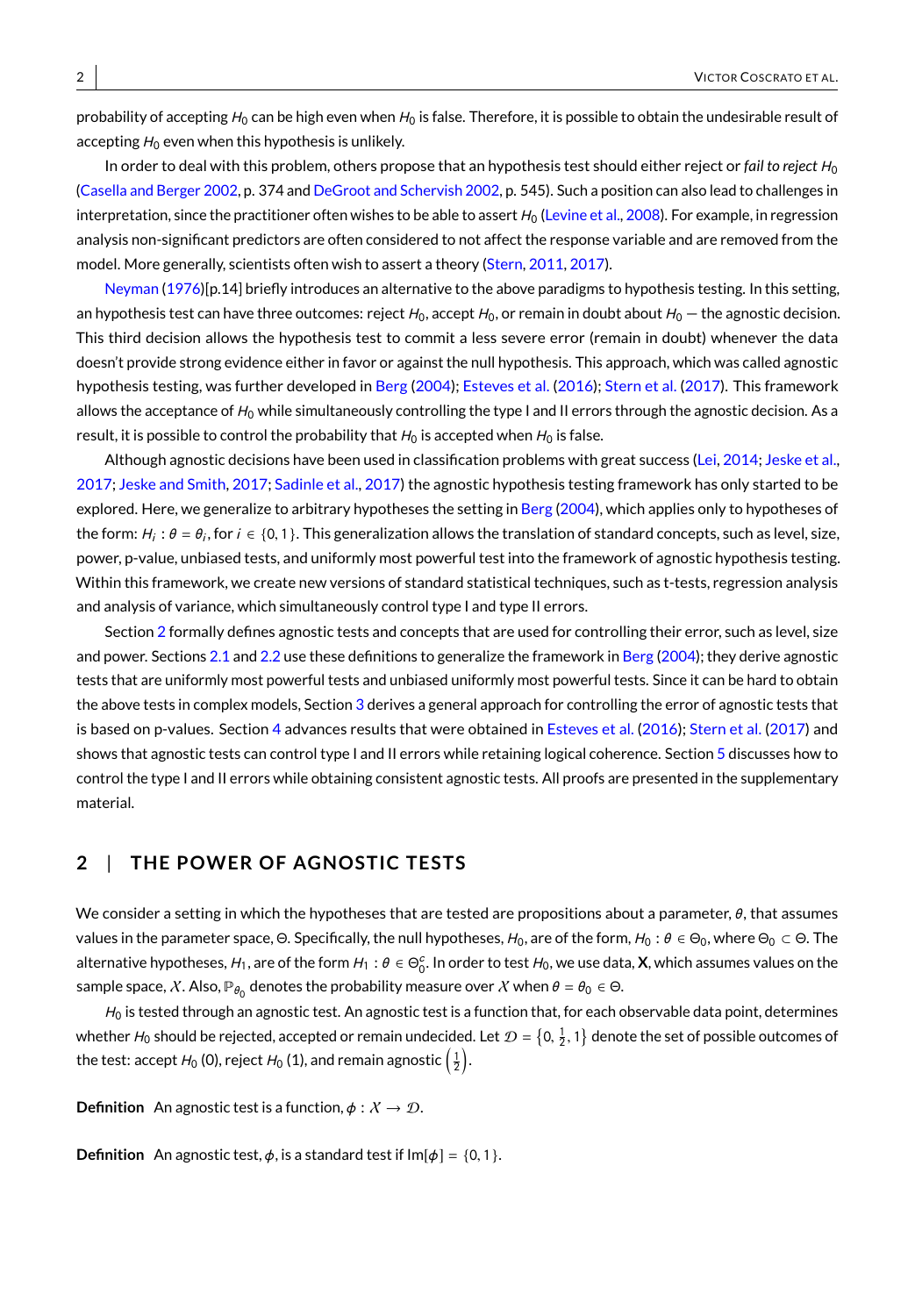An agnostic test can have 3 types of errors. The type I and type II errors of agnostic tests are defined in the same way as those of standard tests. That is, a type I error occurs when the test rejects  $H_0$  and  $H_0$  is true. Similarly, a type II error occurs when the test accepts  $H_0$  and  $H_0$  is false. A type III error occurs whenever the test remains agnostic. An agnostic test can be designed to control the errors of type I and II.

**Definition** An agnostic test,  $φ$ , has  $(α, β)$ -level if the test's probabilities of committing errors of type I and II are controlled by, respectively,  $\alpha$  and  $\beta$ . That is,

$$
\alpha_{\phi} := \sup_{\theta_0 \in H_0} \mathbb{P}_{\theta_0}(\phi = 1) = \alpha
$$

$$
\beta_{\phi} := \sup_{\theta_1 \in H_1} \mathbb{P}_{\theta_1}(\phi = 0) = \beta
$$

Similarly, φ has size ( $\alpha$ ,  $\beta$ ) if the probabilities of committing errors of type I and II are upper bounded by  $\alpha$  and  $\beta$ . That is,  $\alpha_{\phi} \leq \alpha$  and  $\beta_{\phi} \leq \beta$ .

Agnostic tests can be compared by means of their power. The power function of a test is the probability that it doesn't commit an error. That is, the probability that it accepts  $H_0$  when  $H_0$  is true or rejects  $H_0$  when  $H_0$  is false.

**Definition** The power function of an agnostic test,  $\phi$ , is denoted by  $\pi_{\phi}(\theta)$ .

$$
\pi_{\phi}(\theta) = \begin{cases} \mathbb{P}_{\theta}(\phi = 0), & \text{if } \theta \in H_0 \\ \mathbb{P}_{\theta}(\phi = 1), & \text{if } \theta \in H_1 \end{cases}
$$

**Definition** Let  $\phi_1$  and  $\phi_2$  be agnostic tests. We say that  $\phi_1$  is uniformly more powerful than  $\phi_2$  for  $H_0$  and write  $\phi_1 \geq \phi_2$ if, for every  $\theta \in \Theta$ ,  $\pi_{\phi_1}(\theta) \geq \pi_{\phi_2}(\theta)$ .

## <span id="page-2-0"></span>**2.1** | **Uniformly most powerful tests**

**Definition** An  $(α, β)$ -level agnostic test,  $φ$ <sup>\*</sup>, is uniformly most powerful (UMP) if, for every other  $(α, β)$ -size agnostic test,  $\phi, \phi^* \geq \phi$ .

In the following, Assumption [1](#page-2-1) presents general conditions under which we can find UMP agnostic tests. These conditions are the same as the ones that are typically used in the standard frequentist framework [\(Casella and Berger,](#page-15-0) [2002\)](#page-15-0)[p.391].

#### <span id="page-2-1"></span>**Assumption 1**

- **1.** For every  $\theta \in \Theta$ ,  $\mathbb{P}_{\theta}$  is absolutely continuous with respect to the Lebesgue measure, λ, and  $f_{\theta}(x) := \frac{d\mathbb{P}_{\theta}}{d\lambda}(x) > 0$ .
- <span id="page-2-2"></span>*2. There exists a sufficient statistic for* θ*,*T *, and the likelihood is monotone over*T *.*

Section [2.1](#page-2-2) and Theorem [2](#page-3-1) present the agnostic tests that are UMP under Assumption [1.](#page-2-1)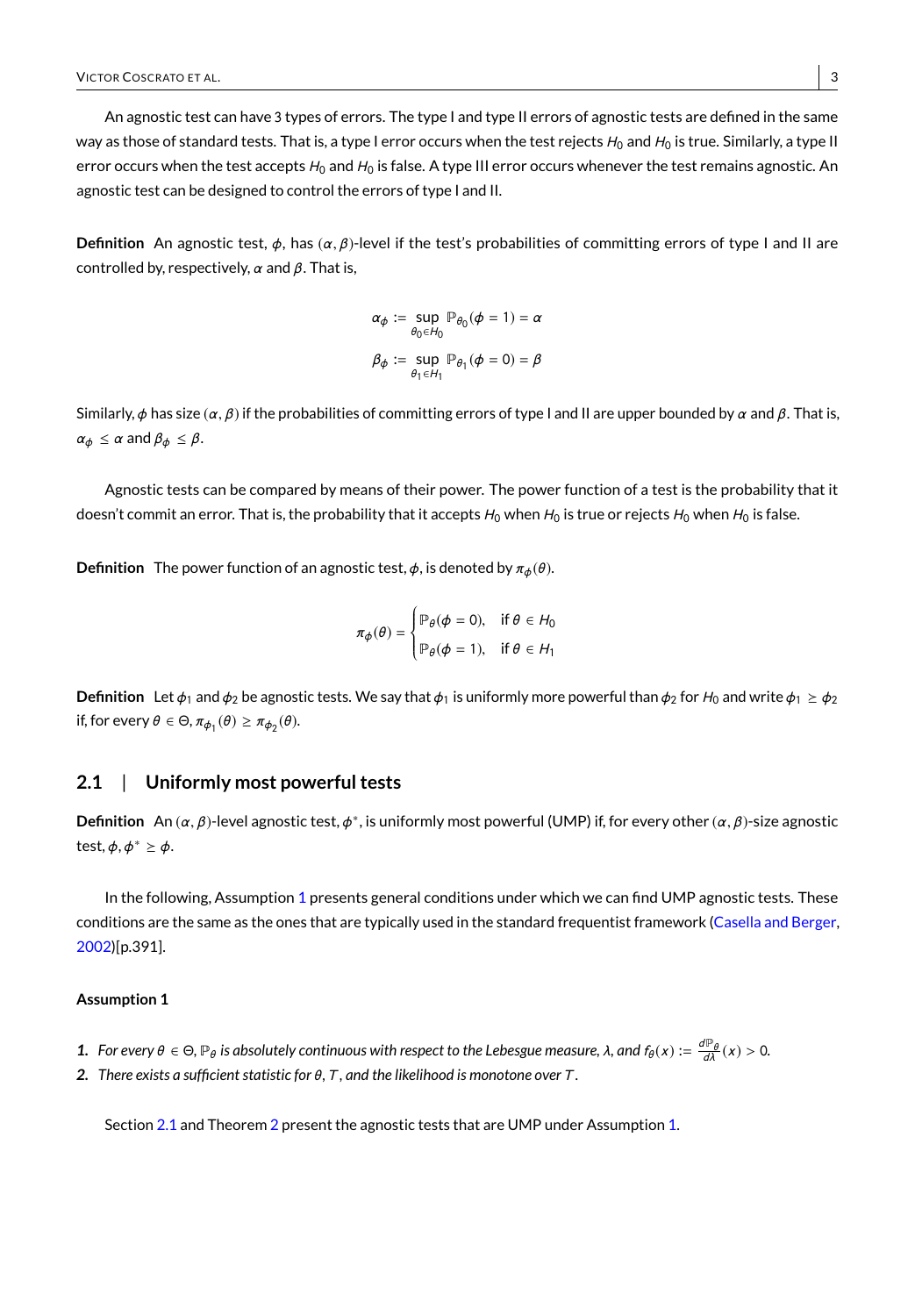**Definition** Let  $T$  be a statistic and  $c_0 \leq c_1$ . The agnostic test,  $\phi_{T,c_0,c_1}$ , is

$$
\phi_{T,c_0,c_1}(x) = \begin{cases} 0 & \text{if } T(x) \le c_0 \\ 1 & \text{if } T(x) > c_1 \\ \frac{1}{2} & \text{otherwise.} \end{cases}
$$

<span id="page-3-1"></span>**Theorem 2** Let  $H_0 = \{\theta \in \Theta : \theta \leq \theta^*\}$ ,  $c_0 \in \mathbb{R}$  be such that  $\sup_{\theta_1 \in H_1} \mathbb{P}_{\theta_1}(T(X) \leq c_0) = \beta$ , and  $c_1 \in \mathbb{R}$  be such that  $\sup_{\theta_0 \in H_0} \mathbb{P}_{\theta_0}(\mathcal{T}(X) > c_1) = \alpha$ . Under Assumption [1,](#page-2-1)

- *1.* If  $c_0 \le c_1$ , then  $\phi_{T,c_0,c_1}$  is an UMP  $(\alpha, \beta)$ -size agnostic test.
- <span id="page-3-2"></span>*2.* If α and β are such that  $c_0 > c_1$  (and thus φ<sub>T,c0</sub>,c<sub>1</sub> is not well defined), then let Φ = {φ<sub>T,c,c</sub> : c<sub>1</sub> ≤ c ≤ c<sub>0</sub>}. For every  $(\alpha, \beta)$ -size agnostic test,  $\phi$ , there exists  $\phi^* \in \Phi$  such that  $\phi^* \geq \phi$ .

Theorem [2](#page-3-1) generalizes several previous results in the literature. For example, if  $\Theta = \{\theta_0, \theta_1\}$  and  $T(x) = \frac{f_{\theta_1}(x)}{f_{\theta_0}(x)}$  $\frac{f_{\theta_0}(x)}{f_{\theta_0}(x)}$ , then the likelihood is monotone over T. In this setting, [Berg](#page-14-0) [\(2004\)](#page-14-0) shows that, if  $c_0 \le c_1$ , then  $\phi_{T,c_0,c_1}$  is the UMP  $\phi_{T,c_1,c_2}$ agnostic test. Also, one can emulate the standard frequentist framework by not controlling the type II error, that is, by considering  $(\alpha, 1)$ -size tests. In this case,  $\Phi = {\phi_{T,c,c} : c \leq c_0}$  is the set of  $\alpha$ -size UMP tests in the standard frequentist framework [\(Casella and Berger,](#page-15-0) [2002\)](#page-15-0)[p.391].

Similarly to this case in which  $β = 1$ , the second condition in Theorem [2](#page-3-1) occurs whenever the control over  $α$  and  $β$  is sufficiently weak so that there exist standard tests of size  $(\alpha, \beta)$  and there is no need of using the agnostic decision. In this case, the tests in Φ cannot be uniformly more powerful than one another because of a trade-off in the power in each region of Θ. If  $c_2 < c_3$ ,  $\phi_2 = \phi_{T,c_2,c_2}$  and  $\phi_3 = \phi_{T,c_3,c_3}$ , then the comparison of the critical regions of  $\phi_2$  and  $\phi_3$  reveals that the power of  $\phi_2$  is higher over  $H_1$  and the power of  $\phi_3$  is hgiher over  $H_0$ . That is, the choice between the elements in  $\Phi$  depends on the desired balance between the power over  $H_0$  and over  $H_1$ .

In the following, Section [2.1](#page-3-2) presents an application of Theorem [2.](#page-3-1)

**Agnostic z-test** Let  $X_1, \ldots, X_n$  be an i.i.d. sample with  $X_i \sim N(\mu, \sigma^2)$ , where  $\mu \in \mathbb{R} := \Theta$  and  $\sigma^2$  is known. Let  $H_0 = \{\mu \in \Theta : \mu \leq \mu_0\}$  and  $T = \bar{X}$  be the sample mean. Note that the conditions in Assumption [1](#page-2-1) are satisfied. Furthermore, if α + β ≤ 1, then by taking  $c_0 = \mu_0 - \sigma n^{-0.5}$ Φ<sup>-1</sup>(1 − β) and  $c_1 = \mu_0 - \sigma n^{-0.5}$ Φ<sup>-1</sup>(α), one obtains that  $c_0\leq c_1, \textsf{sup}_{\theta\in H_0}\mathbb{P}_\theta(T>c_1)=\alpha$  and  $\textsf{sup}_{\theta\in H_1}\mathbb{P}_\theta(T\leq c_0)=\beta.$  Therefore, it follows from Theorem [2](#page-3-1) that  $\phi_{T,c_0,c_1}$  is an<br>. . . . . . UMP  $(\alpha, \beta)$ -level agnostic test.

Figure [1](#page-4-0) illustrates the probability of each decision of this test as well as its power function when  $\sigma = 1$ ,  $n = 10$  and  $\alpha = \beta = 0.05$ .

## <span id="page-3-0"></span>**2.2** | **Unbiased uniformly most powerful**

Besides the case studied in Assumption [1,](#page-2-1) there often do not exist UMP tests. For example, they might not exist when the model has nuisance parameters. This often occurs because it is possible for a test to sacrifice power in a region of Θ in order to obtain a high power in another region. However, such sacrifices might yield undesirable tests. These tests are characterized in the following passage.

An example of an undesirable test is a test that uses no data. For example, if  $\alpha + \beta \le 1$  and  $U \sim$  Uniform(0, 1), then  $\phi^U := \phi_{U,\beta,1-\alpha}$  is a test that uses no data and that attains level  $(\alpha, \beta)$ . Furthermore, for every  $\theta_0 \in H_0$ ,  $\pi_{\phi^U}(\theta_0) = \beta_{\phi^U}(\theta_0)$ and also for every  $\theta_1 \in H_1$ ,  $\pi_{\phi} \cup (\theta_1) = \alpha_{\phi} \cup A$  generalization of this idea is to consider that a desirable test,  $\phi$ , should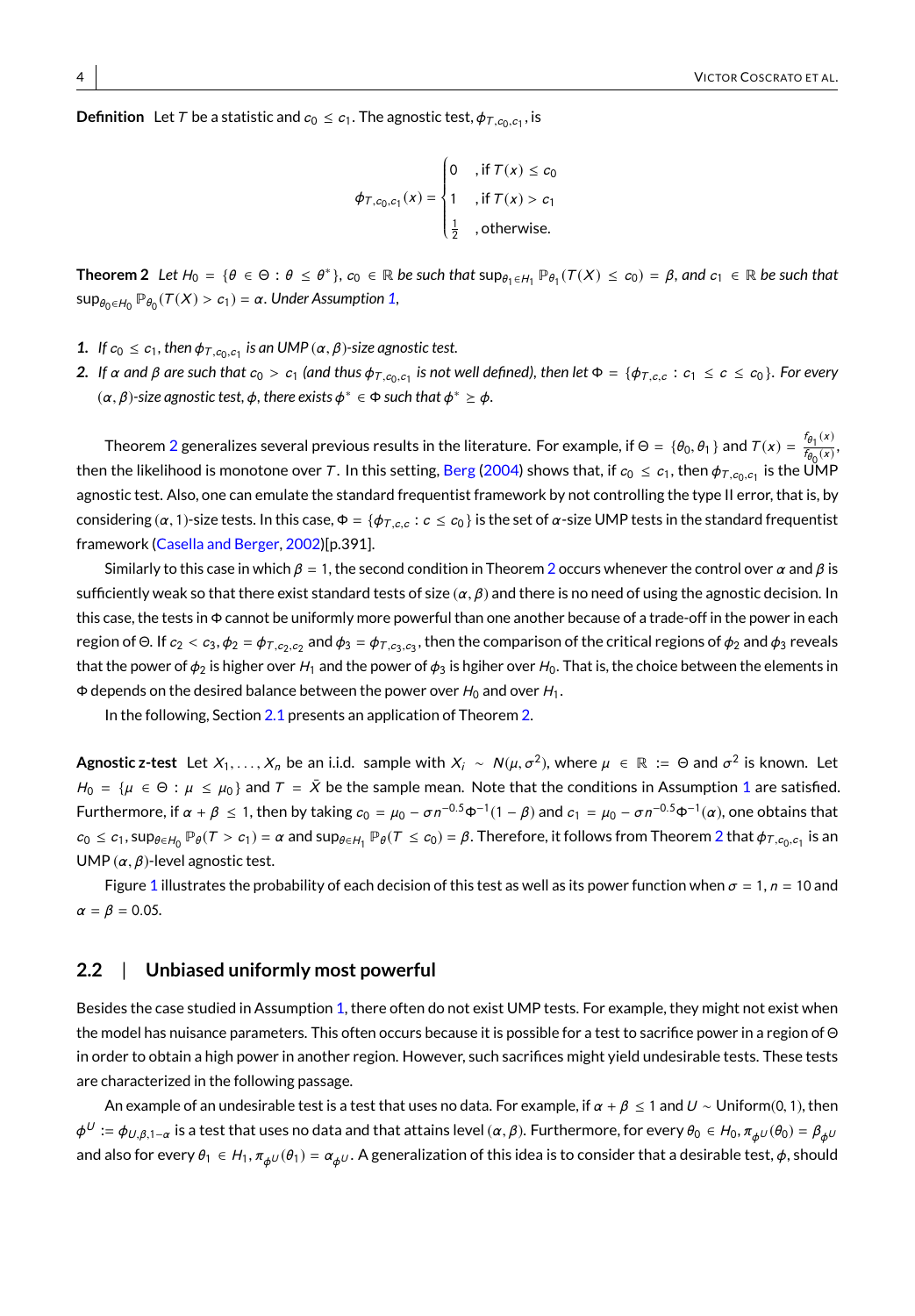<span id="page-4-0"></span>

**FIGURE 1** Probability of each decision for the UMP (0.05, 0.05)-level agnostic test for  $H_0: \mu \le 0$  (left) and power function for this test (right). The gray dashed horizontal line shows the values  $\alpha = \beta = 0.05$ .

dominate trivial tests of the same level, that is, for every  $\theta_0 \in H_0$ ,  $\pi_\phi(\theta_0) \geq \beta_\phi$  and for every  $\theta_1 \in H_1$ ,  $\pi_\phi(\theta_1) \geq \alpha_\phi$ . Such tests are usually called unbiased.

**Definition** An agnostic test, φ, is unbiased if

$$
\begin{cases} \inf_{\theta_0 \in H_0} \mathbb{P}_{\theta_0}(\phi = 0) = \pi_{\phi}(\theta_0) & \geq \sup_{\theta_1 \in H_1} \mathbb{P}_{\theta_1}(\phi = 0) = \beta_{\phi} \\ \inf_{\theta_1 \in H_1} \mathbb{P}_{\theta_1}(\phi = 1) = \pi_{\phi}(\theta_1) & \geq \sup_{\theta_0 \in H_0} \mathbb{P}_{\theta_1}(\phi = 0) = \alpha_{\phi} \end{cases}
$$

Note that, if  $\phi$  is unbiased, then  $\alpha_{\phi} + \beta_{\phi} \leq 1$ .

Once only unbiased tests are considered, it is often possible to find an uniformly most powerful test. In the following, Assumptions [4](#page-4-1) and [6](#page-5-0) present general conditions under which there exist tests that are uniformly most powerful among the unbiased tests. These conditions are the same as the ones that are typically used in the standard frequentist framework [\(Lehmann and Romano,](#page-15-12) [2006\)](#page-15-12)[p.151].

**Definition** An ( $\alpha$ ,  $\beta$ )-level test is said to be uniformly most powerful among unbiased tests (UMPU) if, for every unbiased  $(\alpha, \beta)$ -size test,  $\phi, \phi^* \geq \phi$ .

**Notation 3** Let θ ∈ ℝ<sup>n</sup>. The *i-th element of θ is denoted by θ(i)*. This notation is useful because θ<sub>i</sub> is used to denote an element *of* H<sup>i</sup> *and not the* i*-th element of* θ*.*

## <span id="page-4-1"></span>**Assumption 4**

**1.** For every  $\theta \in \Theta$ ,  $\mathbb{P}_{\theta}$  is absolutely continuous with respect to the Lebesgue measure,  $\lambda$ , and  $f_{\theta}(x) := \frac{d\mathbb{P}_{\theta}}{d\lambda}(x) > 0$ .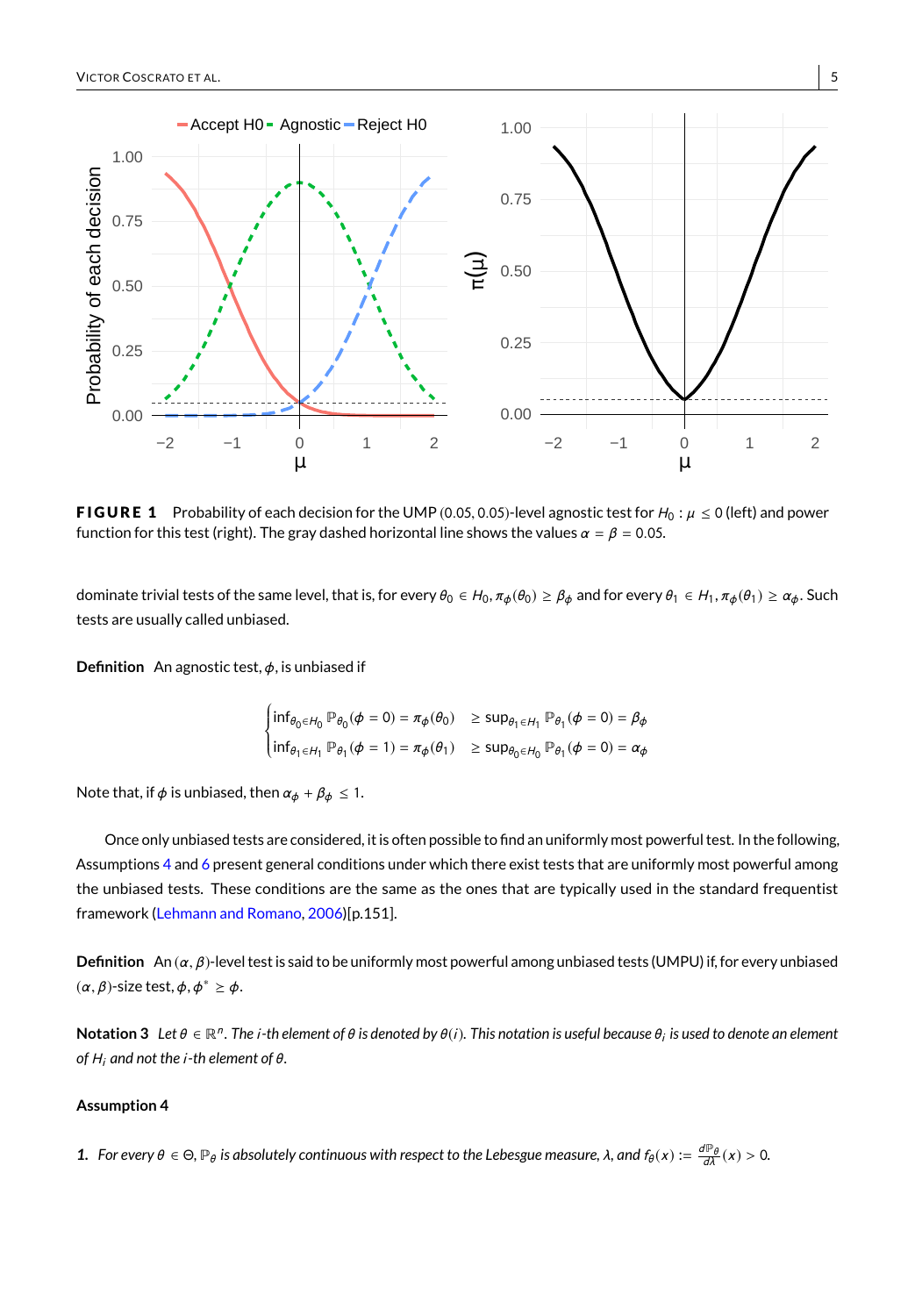- $2.$   $\theta \in \mathbb{R}^n = \Theta$  and  $f_{\theta}(x)$  is in the exponential family, that is, there exists  $h : \mathbb{R} \to \mathbb{R}^n$  such that  $f_{\theta}(x) = b(x) \exp(\theta \cdot h(x) a(\theta))$ .
- 3. Let  $T = (h_2(X), \ldots, h_n(X))$ . There exists  $V(h(X))$  such that V is increasing in  $h_1(X)$  and T and V are independent when  $\theta(1) = \theta^*$ .

<span id="page-5-1"></span>**Theorem 5** Let  $H_0 = \{\theta \in \Theta : \theta(1) \leq \theta^*\}, \bar{\theta} \in \Theta$  be such that  $\bar{\theta}(1) = \theta^*, \alpha + \beta \leq 1$ , and  $c_0, c_1 \in \mathbb{R}$  be such that  $\mathbb{P}_{\tilde{\theta}}(V \leq c_0) = \beta$  and  $\mathbb{P}_{\tilde{\theta}}(V > c_1) = \alpha$ . Under Assumption [4,](#page-4-1)  $\phi_{V, c_0, c_1}$  is an UMPU  $(\alpha, \beta)$ -level test.

Theorem [5](#page-5-1) uses Assumption [4](#page-4-1) in order to derive UMPU unilateral tests. Under the stronger conditions in Assumption [6](#page-5-0) it is also possible to derive UMPU bilateral tests, as presented in theorem [7.](#page-5-2)

<span id="page-5-0"></span>**Assumption 6** *Besides the conditions in Assumption [4,](#page-4-1) also include that*

$$
V(h_1(x),T)=a(T)h_1(x)+b(t).
$$

**Definition** Let  $c_{0,l}, c_{1,l}, c_{0,r}, c_{1,r} \in \mathbb{R}$  be such that  $c_{1,l} \leq c_{0,l} \leq c_{0,r} \leq c_{1,r}$ .

$$
\phi_{V,c} = \begin{cases} 1 & \text{if } V < c_{1,l} \text{ or } V > c_{1,l} \\ 0 & \text{if } c_{0,l} \le V \le c_{0,r} \\ \frac{1}{2} & \text{otherwise.} \end{cases}
$$

<span id="page-5-2"></span>**Theorem 7** Let  $H_0 = \{\theta \in \Theta : \theta(1) = \theta^*\}$ ,  $\bar{\theta} \in \Theta$  be such that  $\bar{\theta}(1) = \theta^*, \alpha + \beta \leq 1$ , and for each  $\gamma \in (0, 1)$ , let  $c_{\gamma, l}$  and  $c_{\gamma, l}$ *be such that*

$$
1 - \mathbb{P}_{\tilde{\theta}}(c_{\gamma, I} \le V \le c_{\gamma, r}) = \gamma
$$
  

$$
\mathbb{E}_{\tilde{\theta}}[V(1 - \mathbb{I}(c_{\gamma, I} \le V \le c_{\gamma, r}))] = \gamma \mathbb{E}_{\tilde{\theta}}[V]
$$

Let **c** = ( $c_{1-\beta,I}, c_{\alpha,I}, c_{\alpha,r}, c_{1-\beta,r}$ ). Under Assumption [6](#page-5-0)  $\phi_{V, \mathbf{c}}$  is an UMPU ( $\alpha, \beta$ )-level test.

**Agnostic t-test** Let  $X_1, \ldots, X_n$  be an i.i.d. sample with  $X_i \sim N(\mu, \sigma^2)$ , where  $\theta = (\mu, \sigma^2)$  and  $\Theta = \mathbb{R} \times \mathbb{R}^+$ . Let  $H_0^{\leq} =$ {( $\mu, \sigma^2$ )  $\in \Theta : \mu \le \mu_0$ } and also  $H_0^{\pm} = \{(\mu, \sigma^2) \in \Theta : \mu = \mu_0\}$ . Let  $V = \frac{\sqrt{n}(\bar{X} - \mu_0)}{\sqrt{(n-1)^{-1} \sum_{i=1}^n (X_i - \mu_0)^2}}$  $\frac{\sqrt{n(\lambda - \mu_0)}}{\sqrt{(n-1)^{-1} \sum_{i=1}^n (X_i - \mu_0)^2}}$ . It follows from [Lehmann](#page-15-12) [and Romano](#page-15-12) [\(2006\)](#page-15-12)[p.153] that  $V$  satisfies the conditions in Assumptions [4](#page-4-1) and [6](#page-5-0) for testing  $H_0^\le$  and  $H_0^\equiv$  . Therefore, if  $\alpha + \beta \le 1$ , then it follows from Theorems [5](#page-5-1) and [7](#page-5-2) that  $\phi_{V,c_0,c_1}$  and  $\phi_{V,c}$  are the UMPU tests for  $H_0^{\le}$  and  $H_0^{\equiv}$ . Moreover,  $c_1$  and  $\varphi_{V,{\bf c}}$  are the OlviPO tests for  $H_0^-$  and  $H_0^$ by defining  $T(X) = \frac{\sqrt{n}(\bar{X}-\mu_0)}{\sqrt{n}(\bar{X}-\mu_0)}$  $\frac{\sqrt{n(x-\mu_0)}}{\sqrt{(n-1)^{-1}\sum_{i=1}^n (X_i-\bar{X})^2}}$ , it follows from [Lehmann and Romano](#page-15-12) [\(2006\)](#page-15-12)[p.155] that  $\phi_{V,c_0,c_1}$  and  $\phi_{V,\mathbf{c}}$  are such that

$$
\phi_{V,c_0,c_1}(x) = \begin{cases}\n0 & T(x) \le t_{n-1}(\beta) \\
1 & T(x) > t_{n-1}(1-\alpha) \\
\frac{1}{2} & \text{,otherwise.} \n\end{cases}\n\qquad\n\phi_{V,c}(x) = \begin{cases}\n0 & \text{, if } |T(x)| \le t_{n-1}(0.5(1+\beta)) \\
1 & \text{, if } |T(x)| > t_{n-1}(1-0.5\alpha) \\
\frac{1}{2} & \text{, otherwise.}\n\end{cases}
$$

where  $t_{n-1}(p)$  is the p-quantile of a Student's t-distribution with n − 1 degrees of freedom. Figure [2](#page-6-1) illustrates the probability of each decision for  $\phi_{V, c_0, c_1}$  and  $\phi_{V, c}$  when  $\mu_0 = 0$ ,  $\sigma^2 = 1$ ,  $n = 10$  and  $\alpha = \beta = 0.05$ . The power of both tests at  $\mu_0 = 0$  is  $\beta$ . Indeed, it follows from Assumption [4](#page-4-1) that the power of a  $(\alpha, \beta)$ -size test at the border points of  $H_0$  cannot be higher than min( $\alpha$ ,  $\beta$ ).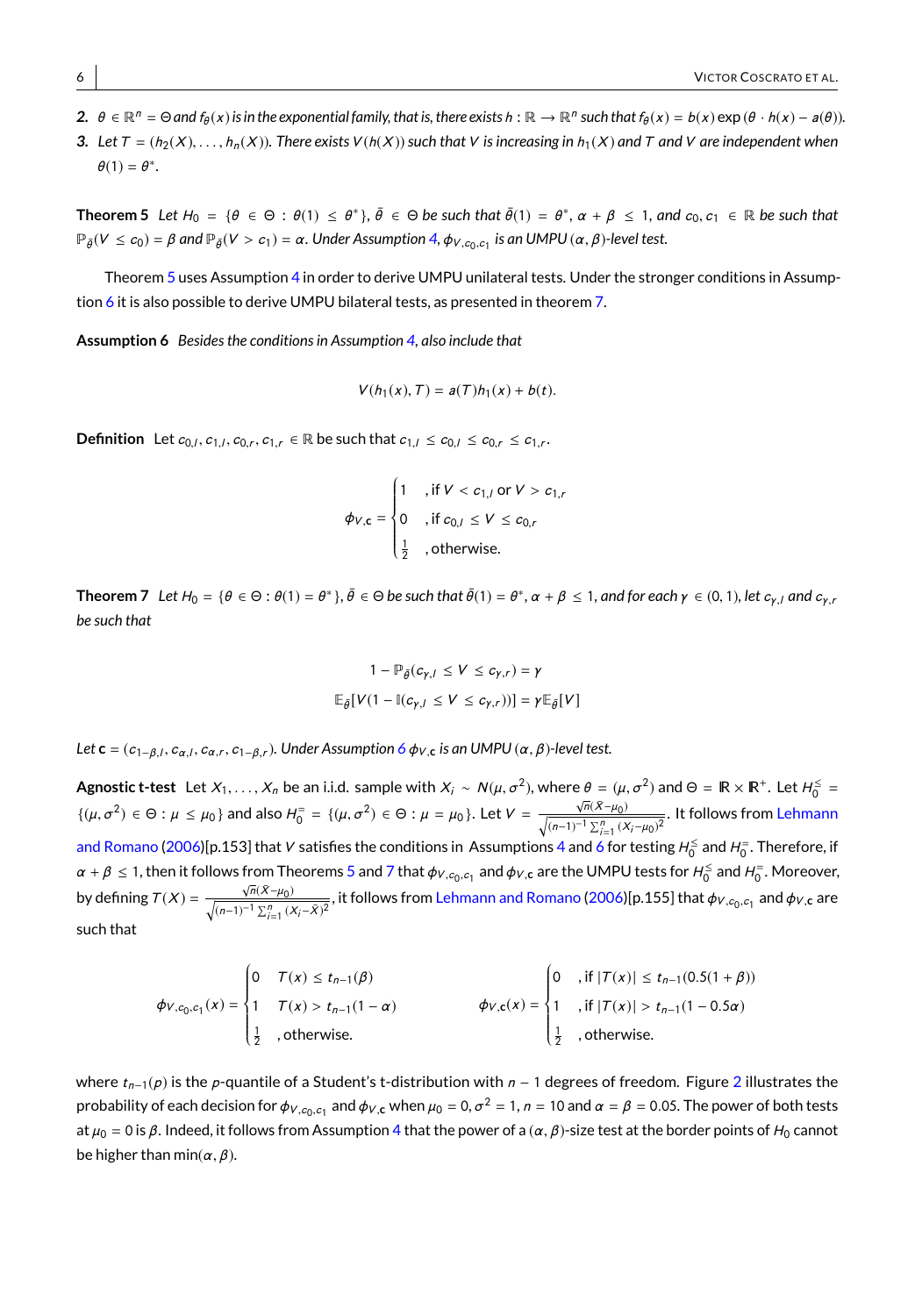<span id="page-6-1"></span>

**FIGURE 2** Probability of each decision for  $\phi_{V,c_0,c_1}$  (left) and  $\phi_{V,c}$  (right) when  $\mu_0 = 0$ ,  $\sigma^2 = 1$ ,  $n = 10$  and  $\alpha = \beta = 0.05$ .

**Agnostic linear regression** Consider a linear regression setting, that is, **Y** =  $\mathbb{X}\beta$  +  $\epsilon$ , where  $d < n$ ,  $\epsilon \sim N(0, \sigma^2\mathbb{I}_d)$ ,  $\mathbb{X}$  is a  $n\times d$  design matrix of rank d and  $\beta$  is the  $d\times 1$  vector with coefficients. For a fixed  $k\in\R^d$  and  $c\in\R$ , let  $H_0^\leq :k\cdot\beta\leq c$ and  $H_0^=$ :  $k \cdot \beta = c$ . Let  $\alpha + \beta \le 1$ . By taking  $\hat{\beta} = (\mathbb{X}^t \mathbb{X})^{-1} \mathbb{X}^t Y$ , the least squares estimator for  $\beta$ , it follows from [Shao](#page-15-13)  $(2003)[p.416]$  $(2003)[p.416]$  that  $V =$  $\frac{k^t \hat{\beta} - c}{\sqrt{k^t (\mathbb{X}^t \mathbb{X})^{-1} k} ||Y||_2^2 (n - d)^{-1}}$  satisfies the conditions in Assumptions [4](#page-4-1) and [6.](#page-5-0) Therefore, the UMPU tests,  $\phi_{V, c_0, c_1}$  and  $\phi_{V, \mathbf{c}}$ , are such that

$$
\phi_{V,c_0,c_1}(x) = \begin{cases}\n0 & V(x) \le t_{n-d}(\beta) \\
1 & V(x) > t_{n-d}(1-\alpha) \\
\frac{1}{2} & \text{,otherwise.} \n\end{cases}\n\qquad\n\phi_{V,c}(x) = \begin{cases}\n0 & \text{, if } |V(x)| \le t_{n-d}(0.5(1+\beta)) \\
1 & \text{, if } |V(x)| > t_{n-d}(1-0.5\alpha) \\
\frac{1}{2} & \text{, otherwise.}\n\end{cases}
$$

where  $t_{n-d}(q)$  denotes the q quantile of Student's t-distribution with  $n-d$  degrees of freedom.

# <span id="page-6-0"></span>**3** | **GENERAL AGNOST IC TESTS OF A G IVEN LEVEL**

Oftentimes, an UMPU agnostic test does not exist or is difficult to derive. In such a situation, one might be willing to use an  $(\alpha, \beta)$ -level test that is not uniformly most powerful. A wide class of such tests can be obtained through the p-value of standard hypothesis tests. The definition of p-value is revisited below.

**Definition** A nested family of standard tests for  $H_0$ ,  $\Phi$ , is such that

- **1.** For every  $\phi \in \Phi$ ,  $\phi$  is a standard test.
- **2.** The function  $g : \Phi \to [0, 1], g(\phi) = \alpha_{\phi}$  is bijective.
- **3.** If  $\phi_1, \phi_2 \in \Phi$  and  $\alpha_{\phi_1} \leq \alpha_{\phi_2}$ , then  $\{x \in \mathcal{X} : \phi_1(x) = 1\} \subset \{x \in \mathcal{X} : \phi_2(x) = 1\}.$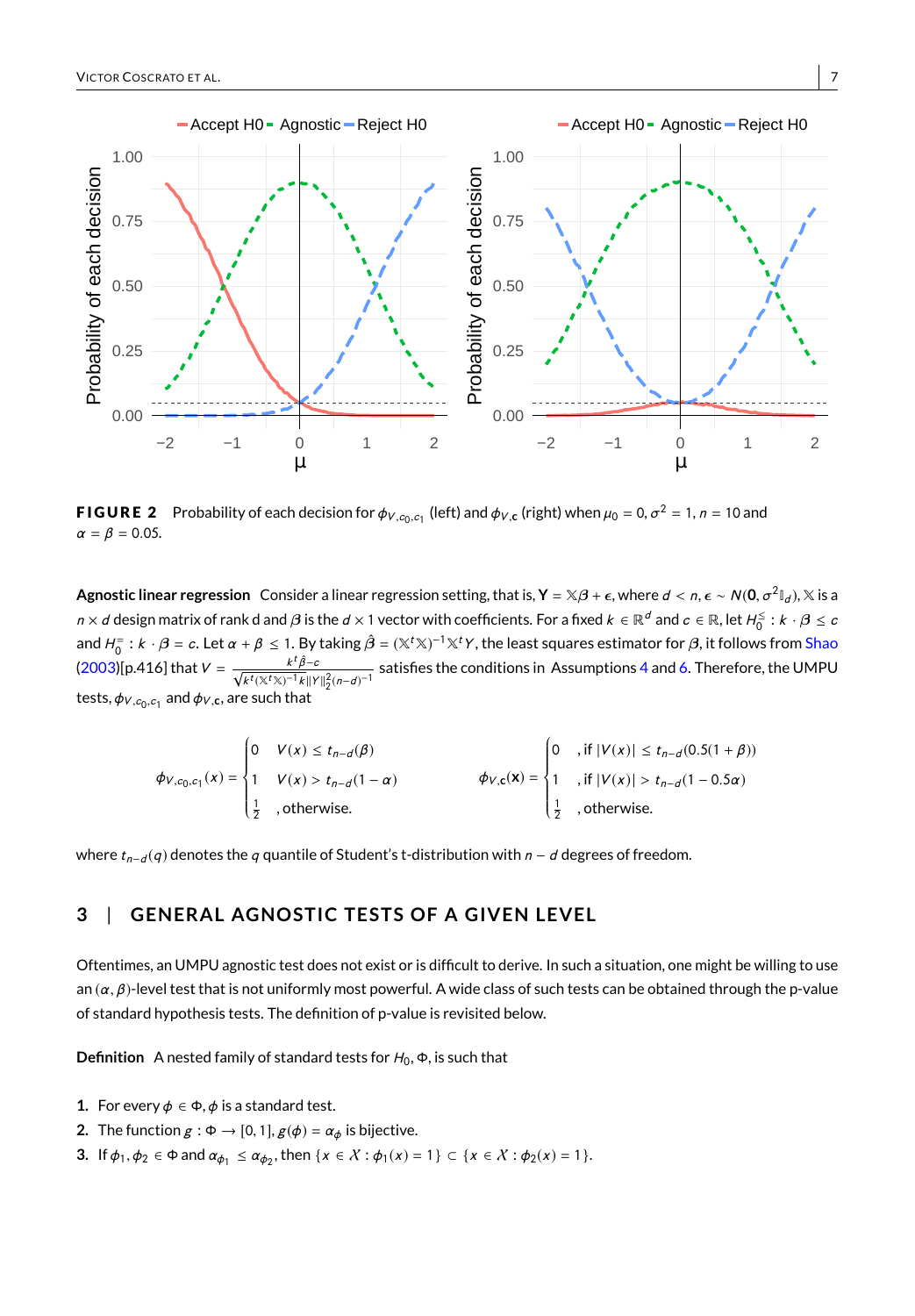**Example** Let  $\lambda(x) = -\log \left( \frac{\sup_{\theta_0 \in H_0} f_{\theta_0}(x)}{\sup_{\theta_0 \in H_0} f_0(x)} \right)$  $\sup_{\theta \in \Theta} f_{\theta}(x)$ ). The collection of generalized likelihood ratio tests,  $\Phi = \{\phi_{\lambda,k,k}: k \ge 0\}$ , is a nested family of standard tests for  $H_0$ .

**Definition** Let Φ denote a nested family of standard tests for  $H_0$ . The p-value of Φ against  $H_0$ ,  $\rho_{H_0,\Phi}: X \to [0,1]$  is such that  $p_{H_0,\Phi}(x) = \inf \{ \alpha_{\phi} : \phi \in \Phi \wedge \phi(x) = 1 \}.$ 

Intuitively, if  $H_0$  is rejected whenever the p-value is smaller than  $\alpha$ , then the type I error is controlled by  $\alpha$ . Similarly, one might expect that if  $H_0$  is accepted whenever the p-value is larger than  $1 - \beta$ , then the type II error is controlled by  $\beta$ . theorem [8](#page-7-0) provides conditions under which this reasoning is valid.

<span id="page-7-0"></span>**Theorem 8** Let Φ be a nested family of standard tests for H<sub>0</sub> such that, for every φ ∈ Φ, φ is an unbiased test. Assume that Θ  $i$ s a connected space and that, for every  $x \in X$ ,  $\mathbb{P}_{\theta}(p_{H_0,\Phi}(x) \leq t)$  is a continuous function over  $\theta$ . Let  $p = p_{H_0,\Phi}$ . Then, the test<br> <sup>φ</sup>1−p,β,1−<sup>α</sup> *, i.e.,*

$$
\phi_{1-\rho,\beta,1-\alpha}(x) = \begin{cases}\n0 & , \text{if } \rho(x) \ge 1-\beta \\
1 & , \text{if } \rho(x) < \alpha \\
\frac{1}{2} & , \text{otherwise.} \n\end{cases}
$$

*is a*  $(\alpha, \beta)$ *-level test for H*<sub>0</sub>*.* 

**General Linear Hypothesis in Regression Analysis** Consider the linear regression setting (section [2.2\)](#page-6-1) and the general linear hypothesis

$$
H_0: \mathbb{K}\beta = \gamma_0
$$

where  $\Bbbk$  is a  $q\times d$  matrix and  $\gamma_0\in\Bbb R^q.$  A particular case of this problem is the ANOVA test [\(Neter et al.,](#page-15-14) [1996\)](#page-15-14). There exists no UMPU test for  $H_0$  [\(Geisser and Johnson,](#page-15-15) [2006\)](#page-15-15). However, the F-statistic

$$
F = \frac{(\mathbb{K}\widehat{\boldsymbol{\beta}} - \gamma_0)^t(\mathbb{K}(\mathbb{X}^t\mathbb{X})^{-1}\mathbb{K}^t)^{-1}(\mathbb{K}\widehat{\boldsymbol{\beta}} - \gamma_0)q^{-1}}{(\mathbf{y} - \mathbb{X}\boldsymbol{\beta})^t(\mathbf{y} - \mathbb{X}\boldsymbol{\beta})(n - p)^{-1}}
$$

is such that, for every  $k \ge 0$ ,  $\phi_{F,k,k}$  is unbiased for  $H_0$  [\(Monahan,](#page-15-16) [2008\)](#page-15-16). Furthermore, it can be shown that  $\rho_{H_0,\Phi}$  $F_{q,n-1}(F)$ , where  $F_{q,n-1}(\cdot)$  denotes the cumulative distribution function of a Snedecor's F-distribution random variable with ( $q$ ,  $n-1$ ) degrees of freedom. Since all conditions in theorem [8](#page-7-0) are satisfied,  $\phi_{1-F_{q,n-1}(F),\beta,1-\alpha}$  is a  $(\alpha,\beta)$ -level test.

**Permutation Test** Let  $X = (X_1, \ldots, X_m)$  and  $Y = (Y_1, \ldots, Y_n)$  be i.i.d. samples from continuous distributions,  $F_X$  and F<sub>Y</sub>. Also, consider that  $H_0$ :  $F_X = F_Y$  and  $\Theta = \{(F_X, F_Y) : F_X$  is stocastically larger than  $F_Y\}$ . Let  $p_{H_0}(\mathbf{X}, \mathbf{Y})$  be a pvalue based on a permutation test such that, if  $Y' = (Y'_1, \ldots, Y'_n)$  is such that, for every  $i = 1, \ldots, n$ ,  $Y'_i \geq y_i$ , then  $p_{H_0}(\mathbf{X}, \mathbf{Y}') \ge p_{H_0}(\mathbf{X}, \mathbf{Y})$ . It follows from [Lehmann and Romano](#page-15-12) [\(2006,](#page-15-12) Lemma 5.9.1) that  $p_{H_0}$  is unbiased for  $H_0$ . Also, under the topology induced by the total variation metric, Θ is connected and  $\mathbb{P}_\theta(\rho_{H_0}\leq t)$  is continuous over  $\theta.$  Conclude from theorem  $8$  that  $\phi_{1-\rho_{H_0},\beta,1-\alpha}$  is a  $(\alpha,\beta)$ -level agnostic test.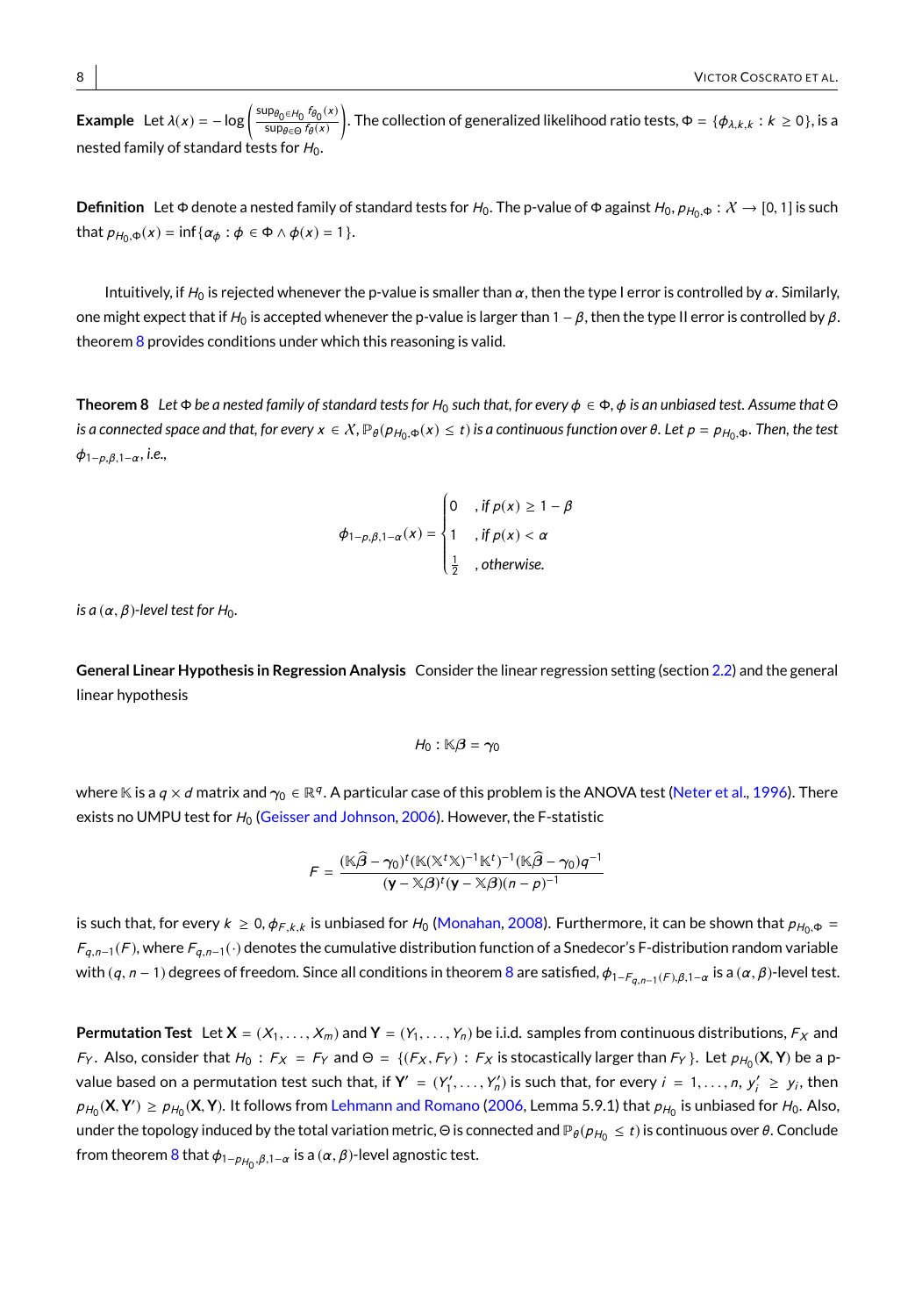<span id="page-8-2"></span>

**FIGURE 3**  $\phi(x)$  is an agnostic test based on the region estimator,  $R(x)$ , for testing  $H_0$ .

## <span id="page-8-0"></span>**4** | **CONNECT IONS TO REG ION EST IMAT ION**

There exist several known equivalences between standard tests and region estimators [\(Bickel and Doksum,](#page-14-1) [2015,](#page-14-1) p.241). For example, every region estimator is equivalent to a collection of bilateral standard tests. Also, standard tests for more general hypothesis can be obtained as the indicator that the hypothesis intercepts a region estimator. These connections are useful for providing a method of obtaining and interpreting standard hypothesis tests.

The following subsections show that similar results hold for the agnostic tests that were obtained previously. Section [4.1](#page-8-1) presents a general method for obtaining agnostic tests from confidence regions. Furthermore, it shows how this method relates to logical coherence and to the unilateral tests in section [2.](#page-1-0) Section [4.2](#page-10-0) presents an equivalence equivalence between nested region estimators and collections of bilateral agnostic tests.

## <span id="page-8-1"></span>**4.1** | **Agnostic tests based on a region estimator**

An agnostic test can have other desirable properties besides controlling both the type I and type II errors. For instance, [Esteves et al.](#page-15-6) [\(2016\)](#page-15-6); [Stern et al.](#page-15-7) [\(2017\)](#page-15-7) show that agnostic tests can be made logically consistent. That is, it is possible to test several hypothesis using agnostic hypothesis tests in such a way that it is impossible to obtain logical contradictions between their conclusions. This property generally cannot be obtained using standard tests [\(Izbicki and Esteves,](#page-15-17) [2015\)](#page-15-17). Logically consistent agnostic tests are connected to region estimators, as summarized below.

**Definition** A region estimator is a function  $R: X \to \mathcal{P}(\Theta)$ .

**Agnostic test based on a region estimator** Let  $R(x)$  be a region estimator and  $H_0 \subseteq \Theta$ . The agnostic test based on R for testing  $H_0, \bm{\phi}_{H_0,R}$  is such that

$$
\phi_{H_0,R}(x) = \begin{cases}\n0 & , \text{if } R(x) \subseteq H_0 \\
1 & , \text{if } R(x) \subseteq H_0^c \\
\frac{1}{2} & , \text{otherwise.} \n\end{cases}
$$

Figure [3](#page-8-2) illustrates this procedure.

<span id="page-8-3"></span> ${\sf Definition ~A}$  collection of tests,  $(\phi_{H_0})_{H_0\in\mathcal{H}}$  is based on a region estimator if there exists a region estimator,  $R(x)$ , such that, for every  $H_0 \in {\mathcal H}, \bm{\phi}_{H_0}$  is based on  $R.$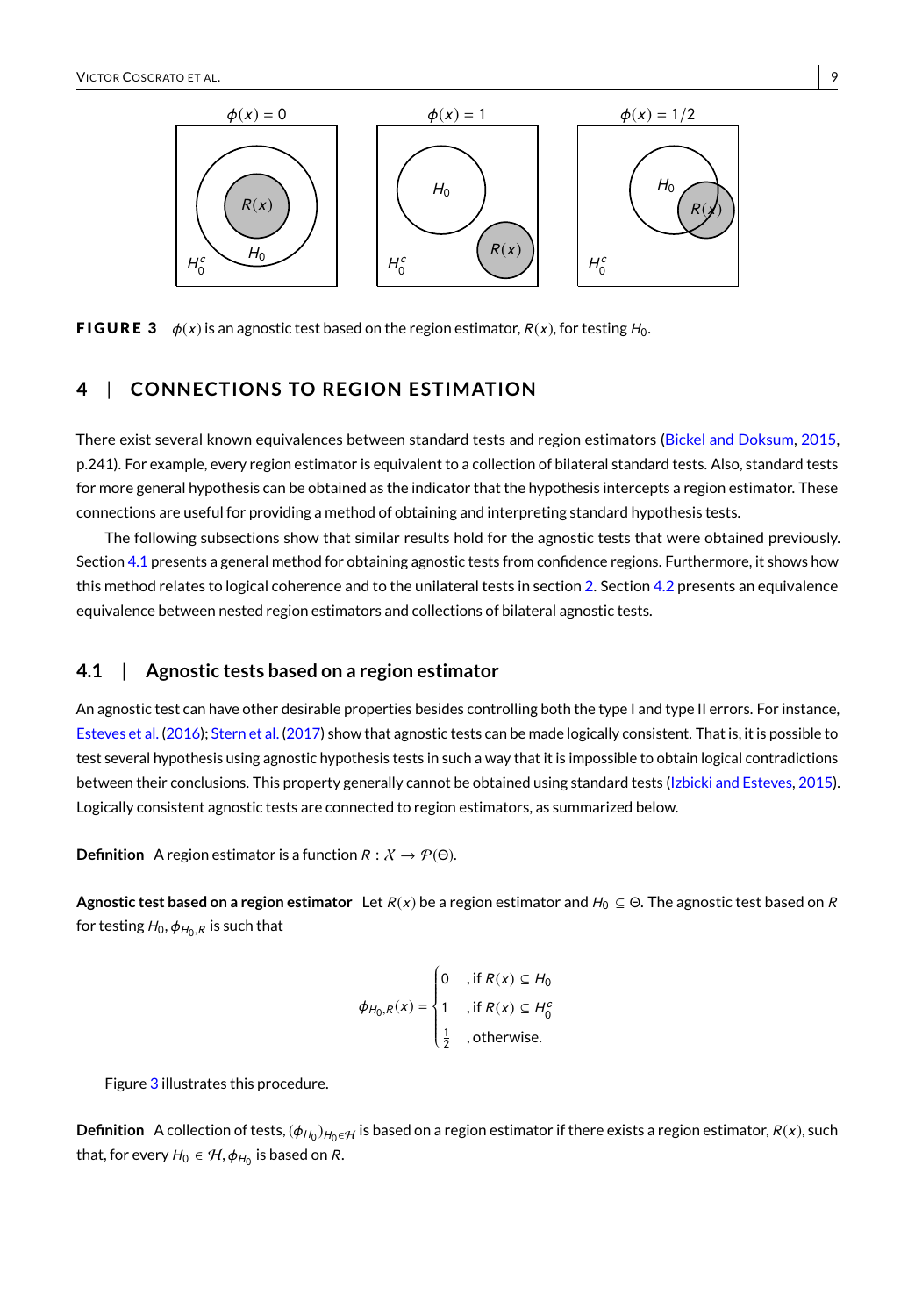${\sf Theorem}$  9  $({\sf Esteves\ et\ al.\ } (2016))$  $({\sf Esteves\ et\ al.\ } (2016))$  $({\sf Esteves\ et\ al.\ } (2016))$   $\;$  Let  $(\phi_{H_0})_{H_0\in\sigma(\Theta)}$  be a collection of agnostic tests such that  $\sigma(\Theta)$  is a  $\sigma$ -field over  $\Theta$  and, *for every θ ∈ Θ, {θ} ∈ σ*(Θ). ( $\phi$ <sub>Η0</sub>) $_{H_0 ∈ \sigma(Θ)}$  is logically consistent if and only if it is based on a region estimator.

It follows from theorem [9](#page-8-3) that the collection of tests based on a region estimator is logically consistent, theorem [10](#page-9-0) shows that, if this region estimator has confidence  $1 - \alpha$ , then the tests based on it also control both the type I and II errors by  $\alpha$ .

<span id="page-9-0"></span>**Theorem 10** If R(x) is a region estimator for θ with confidence 1 − α and φ<sub>H0</sub>, $R$  is an agnostic test for H<sub>0</sub> based on R, then  $φ_{H_0,R}$  is a  $(α, α)$ -size test.

Furthermore, the unilateral tests that were developed in Sections [2](#page-1-0) and [3](#page-6-0) are based on confidence regions. In order to present such regions, theorem [13](#page-9-1) uses Assumptions [11](#page-9-2) and [12.](#page-9-3)

<span id="page-9-2"></span>**Assumption 11** Let  $H_{0,\theta^*}: \theta(1) \leq \theta^*.$   $\left(\phi_{H_{0,\theta^*}}\right)$  $_{\theta^*\in\mathbb{R}}$  is a collection of agnostic tests such that

- (a) If  $\theta_1 \le \theta_2$  and  $\phi_{H_{0,\theta_1}}(x) = 0$ , then  $\phi_{H_{0,\theta_2}}(x) = 0$
- **(b)** If  $\theta_1 \le \theta_2$  and  $\phi_{H_{0,\theta_2}}(x) = 1$ , then  $\phi_{H_{0,\theta_1}}(x) = 1$ .

<span id="page-9-3"></span> $\textsf{Assumption 12} \ \ \textit{Let} \ H_{0,\theta^*}:\ \theta(1) \ \leq \ \theta^*. \ \left(\phi_{H_{0,\theta^*}}\right)$ *θ*\*∈ℝ *is a collection of agnostic tests such that for every θ* ∈ Θ *such that*  $\theta(1) = \theta^*, \mathbb{P}_{\theta}\left(\phi_{H_{0,\theta^*}} = \frac{1}{2}\right) \ge 1 - 2\alpha$ 

Assumption [11](#page-9-2) requires that a collection of unilateral tests satisfy a weak form of logical coherence. That is, if  $\theta_1 \leq \theta_2$  and the collection of tests accepts that  $\theta \leq \theta_1$ , then it accepts that  $\theta \leq \theta_2$ . Similarly, if  $\theta_1 \leq \theta_2$  and the collection of tests rejects that  $\theta \le \theta_2$ , then it also rejects that  $\theta \le \theta_1$ . Assumption [12](#page-9-3) requires that, for every test in the collection, the probability of the no-decision alternative in the border point of  $H_0$  is at least 1 – 2 $\alpha$ . Theorem [13](#page-9-1) shows that a collection of unilateral tests that satisfy Assumptions [11](#page-9-2) and [12](#page-9-3) is based on a confidence region of confidence  $1 - 2\alpha$ .

<span id="page-9-1"></span>**Theorem 13** *For each,*  $\theta^*$ , *let*  $H_{0,\theta^*}: \theta(1) \leq \theta^*$ . If  $(\phi_{H_{0,\theta^*}})$  $θ^* ∈ ℝ$  satisfies Assumption [11,](#page-9-2) then there exists a region estimator, *R*(x), such that, for every θ<sup>\*</sup>, φ<sub>H<sub>0,θ</sub>\* is based on *R*(x). Furthermore, if Assumption [12](#page-9-3) holds, then *R*(x) is a confidence region for</sub> θ *with confidence* 1 − 2α*.*

It is possible to use theorems [10](#page-9-0) and [13](#page-9-1) in order to extend a collection of unilateral tests to a larger collection of tests. If the collection of unilateral tests satisfies Assumptions [11](#page-9-2) and [12,](#page-9-3) then it follows from theorem [13](#page-9-1) that these tests are based on a region estimator,  $R(X)$ , with confidence 1 - 2 $\alpha$ . Therefore, it follows from theorem [10](#page-9-0) that, for every H<sub>0</sub> of the type  $\theta(1) \in \Theta_0 \subseteq \mathbb{R}$ , the test for H<sub>0</sub> based on  $R(X)$  has size  $(2\alpha, 2\alpha)$ . Furthermore, it follows from theorem [9](#page-8-3) that the collection of these tests is logically coherent. theorem [14](#page-9-4) summarizes these conclusions.

<span id="page-9-4"></span>**Corollary 14** *For each,*  $\theta^*$ , let  $H_0 : \theta(1) \leq \theta^*$ . Also, assume that  $\left(\phi_{H_{0,\theta^*}}\right)$ *e*\* $\in$ **R** satisfies Assumptions [11](#page-9-2) and [12.](#page-9-3) Let  $R(X)$  be  $s$ uch as in theorem [13.](#page-9-1) Consider the collection of agnostic tests (φ $_{H_{0,\Theta_{0}},R}$ ) $_{\Theta_{0}}$ ∈ℝ, where  $H_{0,\Theta_{0}}:\theta(1)\in\Theta_{0}$  (recall Section [4.1\)](#page-8-1).<br><del>τ</del>ι *Then*

- *(i) this collection is logically coherent,*
- *(ii) each test is this collection has size* (2α, <sup>2</sup>α)*, and*
- (iii)  $\;$  this collection is an extension of the collection  $\left(\phi_{H_{0,\theta^*}}\right)$  $\theta^*\in\mathbb{R}$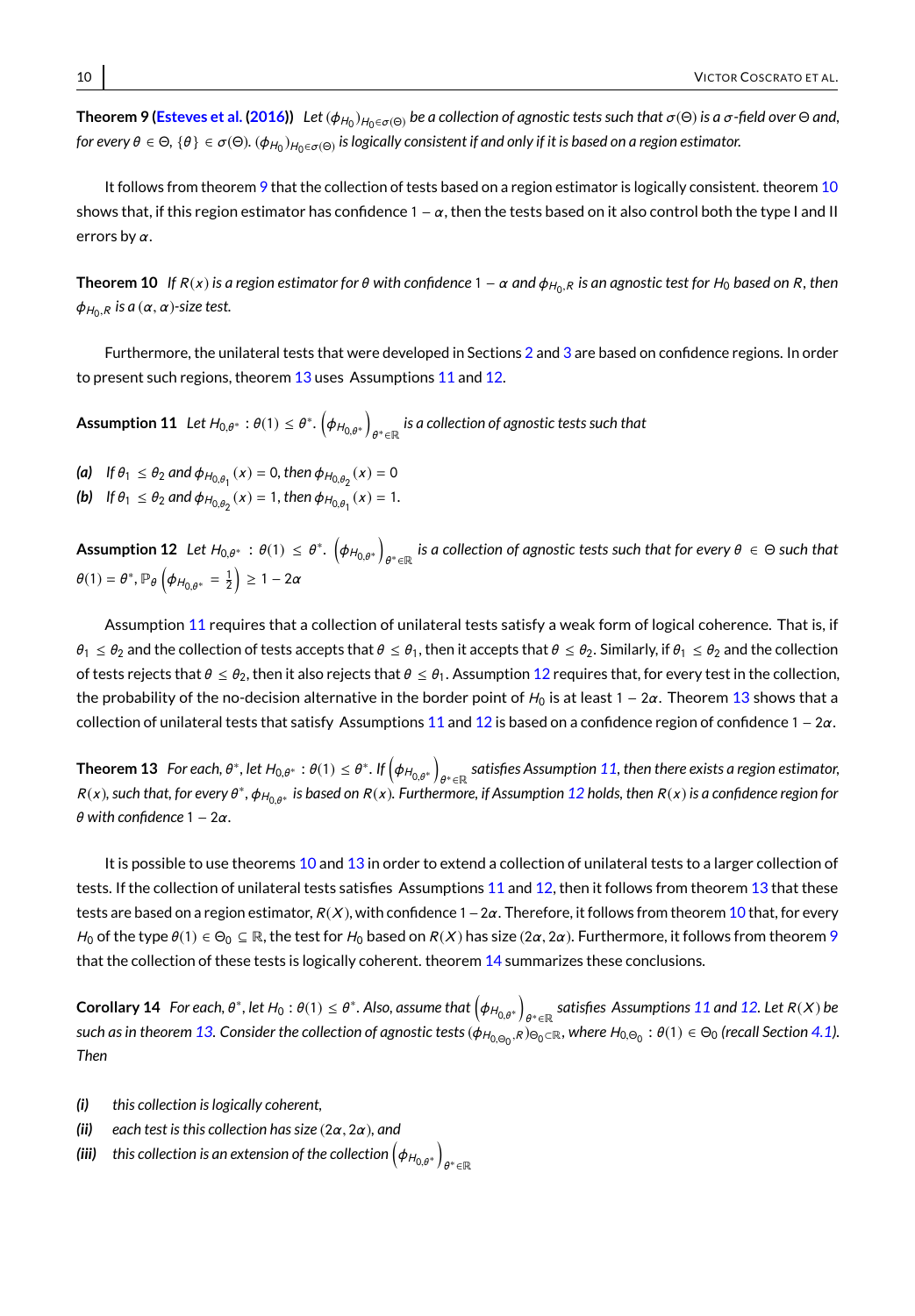Under weak conditions, the tests that were developed in theorems [2](#page-3-1) and [5](#page-5-1) satisfy Assumptions [11](#page-9-2) and [12.](#page-9-3) As a result, they can be used in theorems [13](#page-9-1) and [14.](#page-9-4) These results are presented in theorems [15](#page-10-1) and [17](#page-10-2) and illustrated in sections [4.1](#page-10-1) and [4.1.](#page-10-2)

<span id="page-10-1"></span>**Corollary 15** *Consider the setting of theorem [2,](#page-3-1) and let* <sup>H</sup>0,<sup>θ</sup> <sup>∗</sup> : θ ≤ θ ∗ *. The collection*φH0,<sup>θ</sup> <sup>∗</sup> *of UMP* (α, <sup>α</sup>)*-level test presented in theorem* [2](#page-3-1) *is based on a region estimator,*  $R(X)$ *. Furthermore, if* T *is such that*  $\mathbb{P}_{\theta}(T \leq t)$  *is continuous over*  $\theta$ *, then*  $R(X)$  *has confidence* 1 − 2α *for* θ*.*

**Agnostic z-test** Consider again section [2.1.](#page-3-2) For each  $\mu^* \in \mathbb{R}$ , let  $H_{0,\mu^*}$  :  $\mu \leq \mu^*$ . Let  $\alpha \leq 0.5$  and  $\left(\phi_{H_{0,\mu^*}}\right)$  $\mu^*\in\mathbb{R}$  be the collection of UMP ( $\alpha$ ,  $\alpha$ )-level tests in section [2.1.](#page-3-2) By defining the constants  $a_1 = \sigma n^{-0.5} \Phi^{-1} (1 - \alpha)$  and  $a_2 =$ σn<sup>−0.5</sup>Φ<sup>−1</sup>(α), note that  $\phi_{H_{0,\mu^*}} = \phi_{\bar{X},\mu^* - a_1,\mu^* - a_2}$ . It follows that  $\left(\phi_{H_{0,\mu^*}}\right)$  $\mu^*\in\mathbb{R}$  is based on the region estimator  $R(X)=$  $[\bar{X} - a_1, \bar{X} - a_2]$ , which is a 1 – 2 $\alpha$  confidence interval for  $\mu$ .

<span id="page-10-3"></span> $\Delta$ **ssumption 16** For each  $\theta^* \in \mathbb{R}$ , let  $V_{\theta^*}$  be such as in Assumption [4](#page-4-1) when  $\theta(1) = \theta^*$ . There exists a function,  $g(v, \theta)$ , which is *decreasing over*  $\theta$  *and such that*  $g(V_{\theta}, \theta)$  *is ancillary.* 

<span id="page-10-2"></span>**Corollary 17** For each  $\theta^* \in \mathbb{R}$ , let  $H_{0,\theta^*} : \theta(1) \leq \theta^*$ . Under Assumption [4](#page-4-1) and  $\alpha \leq 0.5$ , let  $\phi_{H_{0,\theta^*}}$  be the UMPU  $(\alpha, \alpha)$ -level *test presented in theorem [5.](#page-5-1) Under Assumption [16,](#page-10-3) the collection*  $(\phi_{H_{0,\theta^*}})$ θ ∗∈Θ *is based on a region estimator,* R(X )*, which has confidence* 1 − 2α *for* θ*.*

**Agnostic t-test** Consider again section [2.2.](#page-5-2) For each  $\mu^* \in \mathbb{R}$ , let  $H_{0,\mu^*}$  :  $\mu \leq \mu^*$ . Let  $\alpha \leq 0.5$  and  $\left(\phi_{H_{0,\mu^*}}\right)$  $\mu^*\in\mathbb{R}$  be the collection of UMP (α, α)-level tests in section [2.2.](#page-5-2) By defining  $S = \sqrt{(n-1)^{-1} \sum_{i=1}^{n} (X_i - \bar{X})^2}$ ,  $a_1 = n^{-0.5} S t_{n-1}^{-1} (1 - \alpha)$ and  $a_2 = n^{-0.5} S t_{n-1}^{-1}(\alpha)$ , note that  $\phi_{H_{0,\mu^*}} = \phi_{\bar{X},\mu^* - a_1, \mu^* - a_2}$ . It follows that  $(\phi_{H_{0,\mu^*}})$  $\mu^*$ ∈⊖ is based on the region estimator  $R(X) = [\bar{X} - a_1, \bar{X} - a_2]$ , which is a 1 – 2 $\alpha$  confidence interval for  $\mu$ .

## <span id="page-10-0"></span>**4.2** | **Agnostic tests based on nested region estimators**

Contrary to the unilateral tests, the bilateral tests in section [2](#page-1-0) are not based on region estimators. Indeed, while these bilateral tests can accept a precise hypothesis, this feature cannot be obtained in tests based on region estimators. However, similarly to the case for standard tests, there exists an equivalence between collections of bilateral agnostic tests and pairs of nested region estimators. Indeed, it is possible to obtain from one another a nested pair of  $1 - \alpha$  and  $β$  confidence regions and a collection of bilateral  $(α, β)$ -size tests. Section [4.2](#page-10-0) prepares for this equivalence, which is established in theorem [18.](#page-11-1)

**Agnostic test based on nested region estimators** Let  $R_1(x)$  and  $R_2(x)$  be region estimators such that,  $R_1(x) \subseteq R_2(x)$ and  $H_0 \subseteq \Theta$ . The agnostic test based on  $R_1$  and  $R_2$  for testing  $H_0$ ,  $\phi_{H_0,R_1,R_2}$ , is

$$
\phi_{H_0,R_1,R_2}(x) = \begin{cases}\n0 & , \text{if } H_0 \subseteq R_1 \\
1 & , \text{if } R_2 \subseteq H_0^c \\
\frac{1}{2} & , \text{otherwise.} \n\end{cases}
$$

Figure [4](#page-11-2) illustrates  $\phi_{H_0,R_1,R_2}$  when  $H_0$  :  $\theta = \theta_0$ .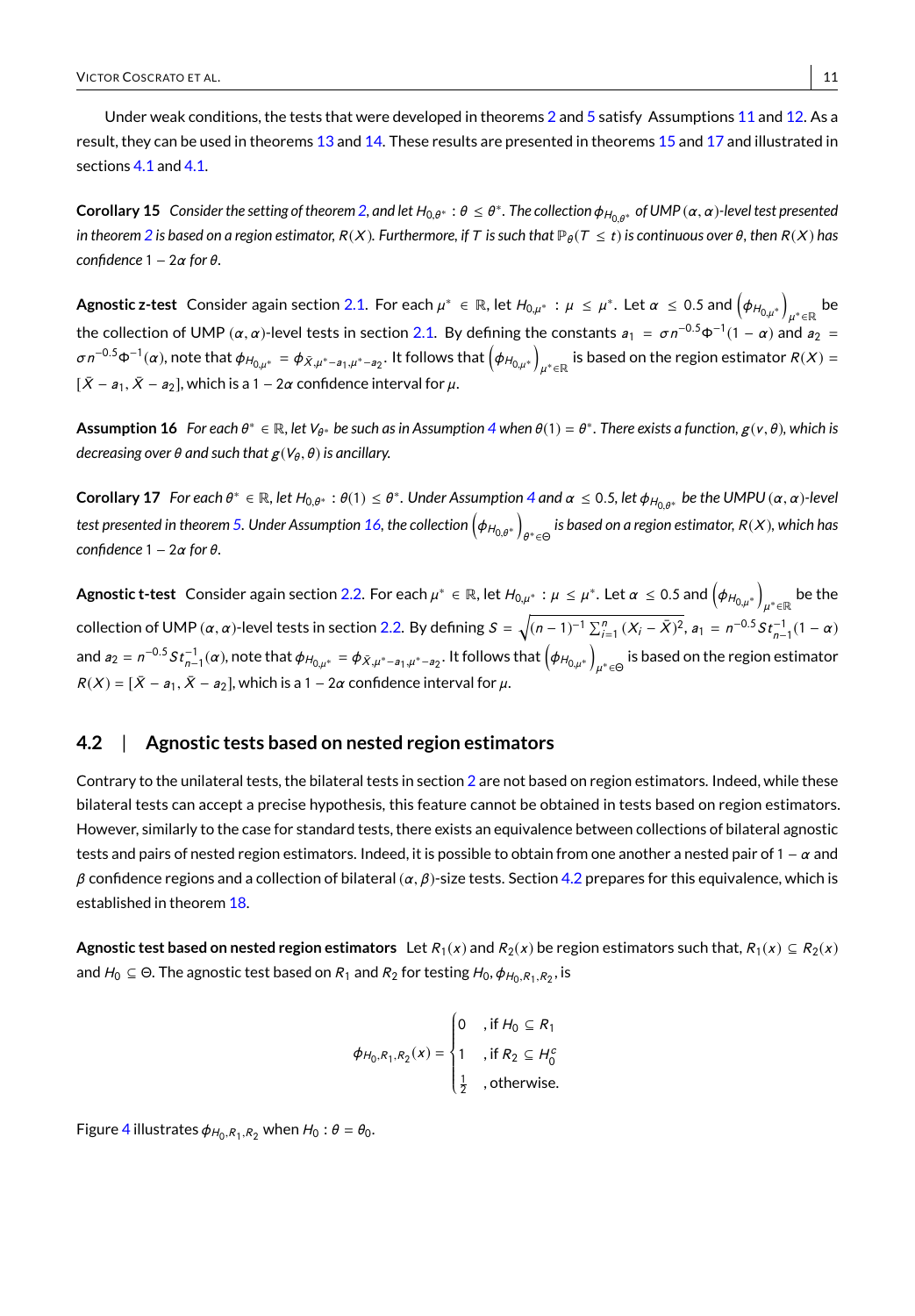<span id="page-11-2"></span>

**FIGURE 4** Illustration of the agnostic test based on  $R_1$  and  $R_2$  (section [4.2\)](#page-10-0) when  $H_0$ :  $\theta = \theta_0$ .

**Agnostic t-test** Consider section [2.2.](#page-5-2) For each  $\mu^* \in \mathbb{R}$ , let  $H_{0,\mu^*} : \mu = \mu^*$ . The UMPU agnostic test is based on the region estimators

$$
R_1(x) = \left[ \bar{X} - t_{n-1}(0.5(1+\beta))\sqrt{S^2/n}, \bar{X} + t_{n-1}(0.5(1+\beta))\sqrt{S^2/n} \right], \text{and}
$$
  

$$
R_2(x) = \left[ \bar{X} - t_{n-1}(1 - 0.5\alpha)\sqrt{S^2/n}, \bar{X} + t_{n-1}(1 - 0.5\alpha)\sqrt{S^2/n} \right]
$$

<span id="page-11-1"></span>**Theorem 18** For each  $\theta^*$ , let  $H_{0,\theta^*}$  :  $\theta(1) = \theta^*$ .

- **1.** If  $R_1(x) \subseteq R_2(x)$  are confidence regions for  $\theta$  with confidence  $1 \beta$  and  $\alpha$ , then for every  $\theta^* \in \mathbb{R}$ ,  $\phi_{H_{0,\theta^*},R_1,R_2}$  is a  $(\alpha, \beta)$ -size *test.*
- **2.** Let  $\left(\phi_{H_{0,\theta^*}}\right)$ *θ* ∗<sub>∈</sub>ℝ *be a collection of* (*α, β*)*-size tests. If for every θ* ∈ Θ *such that*  $θ(1) = θ^*$ ,  $\mathbb{P}_θ(φ_{H_{0,\theta^*}} = 0) = β$  and  $\mathbb{P}_{\theta}(\phi_{H_{0,\theta^*}} = 1) = \alpha$ , then there exist region estimators,  $R_1(x)$  and  $R_2(x)$ , such that  $R_1(x) \subseteq R_2(x)$ ,  $R_1(x)$  and  $R_2(x)$  are  $\epsilon$  *confidence regions for θ with, respectively, confidence 1*  $-\beta$  *and*  $\alpha$  *and such that*  $\phi_{H_{0,\theta^*}}$  *is based on*  $R_1(x)$  *and*  $R_2(x)$ *.*

# <span id="page-11-0"></span>**5** | **CONSISTENT AGNOSTIC TESTS**

A sequence of agnostic tests, which is indexed on the sample size, is consistent if there exists a large enough sample such that, with high probability, the test accepts  $H_0$  under  $H_0$  and reject  $H_1$  under  $H_1$ . That is, a sequence of agnostic tests is consistent if the respective sequence of power functions converges to 1 as the sample size goes to infinity. This notion is formalized in section [5.](#page-11-0)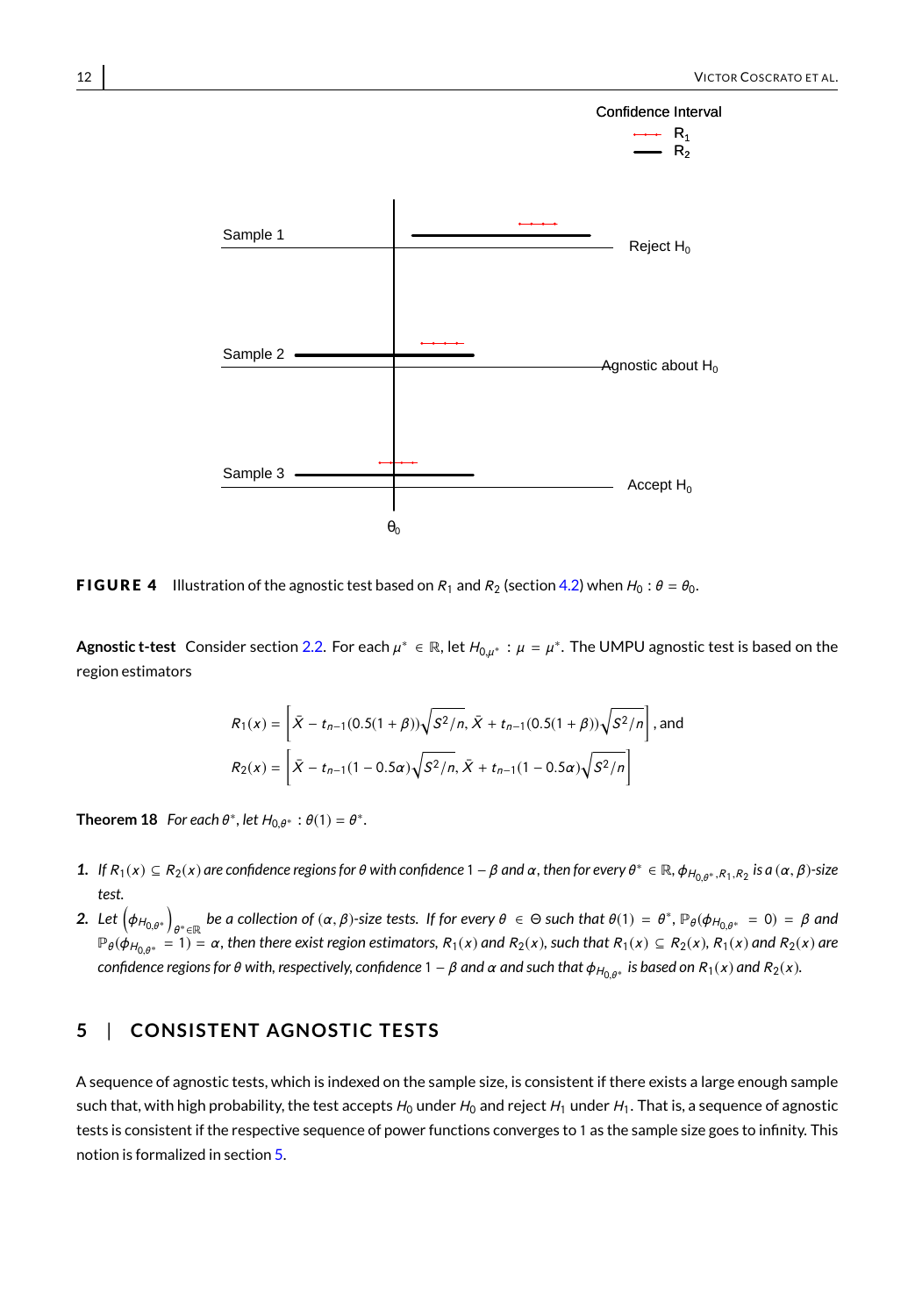**Definition** A sequence of agnostic tests for  $H_0$ ,  $(\phi_n)_{n\in\mathbb{N}}$ , is consistent if, for every  $\theta\in\Theta$ ,  $\lim_{n\to\infty}\pi_{\phi_n}(\theta)=1.$ 

Under a wide variety of models, it is impossible to obtain consistent agnostic tests. A class of such models is described in Assumption [19.](#page-12-0)

### <span id="page-12-0"></span>Assumption 19 (Non-separability between  $H_0$  and  $H_1$ )

Θ *is connected.*

- *1.*  $H_0 \notin \{ \emptyset, \Theta \}.$
- **3.**  $(\phi_n)_{n \in \mathbb{N}}$  is a sequence of agnostic tests for  $H_0$  such that, for every  $n \in \mathbb{N}$  and  $i \in \{0, \frac{1}{2}, 1\}$ ,  $\mathbb{P}_{\theta}(\phi_n = i)$  is continuous over  $\theta$ .

Assumption [19](#page-12-0) is met in the examples presented in sections [2](#page-1-0) and [3.](#page-6-0) Theorem [20](#page-12-1) shows that, under Assumption [19,](#page-12-0) it is impossible to obtain a consistent sequence of hypothesis test.

<span id="page-12-1"></span>**Theorem 20** *Under Assumption* [19,](#page-12-0) *if*  $(\phi_n)_{n \in \mathbb{N}}$  *is a sequence of*  $(\alpha, \beta) - size$  *tests, where*  $\max(\alpha, \beta) < 1$ , *then*  $(\phi_n)_{n \in \mathbb{N}}$  *is not consistent. Furthermore, under the same assumption, if*  $\lim_{n\to\infty} \alpha_n = 0$ ,  $\lim_{n\to\infty} \beta_n = 0$  and  $(\phi_n)_{n\in\mathbb{N}}$  *is a sequence of*  $(\alpha_n, \beta_n)$ -size tests, then for some  $\theta \in \Theta$ ,  $\lim_{n \to \infty} \mathbb{P}_{\theta} \left( \phi_n = \frac{1}{2} \right) = 1$ .

Despite theorem [20,](#page-12-1) consistency can be obtained by relaxing the control over the test's errors. In particular, one might drop the requirement that the type II error probability be controlled uniformly over all points in the alternative hypothesis. The remainder of this section explores alternative methods of controlling the type II error probabilities.

One alternative way to control the type II error probabilities is to require solely that  $\sup_{\theta\in H_1'}\mathbb{P}_\theta(\phi=0)\leq\beta,$  where  $H'_1$  is a subset of  $H_1$  which is relevant for the practitioner. One procedure to choose  $H'_1$  in practice is to determine a desired effect size through expert knowledge elicitation. The effect size is often easier to interpret than the value of the parameter itself. This procedure is similar to what is often done in power calculations [\(Neter et al.,](#page-15-14) [1996\)](#page-15-14).

**Example** *(Agnostic linear regression)* Consider the linear regression setting in section [2.2.](#page-6-1) Also, one wishes to test the hypothesis  $H_0: \beta_k = 0$  with the agnostic hypothesis test,  $\phi_{T,c_0,c_1}$  (section [2.1\)](#page-2-2), where  $T =$   $\frac{\beta_k}{\sqrt{\widehat{\mathbb{Q}}\left(\widehat{\beta}_k\right)}}$  $\begin{array}{c} \begin{array}{c} \begin{array}{c} \begin{array}{c} \end{array} \\ \end{array} \\ \begin{array}{c} \end{array} \end{array} \end{array}$ . For every  $\theta \in \Theta,$  the probability that  $\phi_{T,c_0,c_1}$  accepts  $H_0$  is

$$
\mathbb{P}_{\theta} \left( T \leq c_0 \right) = \mathbb{P}_{\theta} \left( -c_0 \leq \frac{\widehat{\beta}_k}{\sqrt{\widehat{\mathbb{V}}(\widehat{\beta}_k)}} \leq c_0 \right) = \mathbb{P}_{\theta} \left( -c_0 \leq \frac{\frac{\beta_k - \beta_k}{\sqrt{\widehat{\mathbb{V}}(\widehat{\beta}_k)}} + \frac{\beta_k}{\sqrt{\widehat{\mathbb{V}}(\widehat{\beta}_k)}}}{\sqrt{\widehat{\mathbb{V}}(\widehat{\beta}_k)} \mathbb{V}(\widehat{\beta}_k)^{-1}} \leq c_0 \right)
$$
\n
$$
= \mathbb{P} \left( -c_0 \leq T_{n-d-1,\delta_k} \leq c_0 \right), \tag{1}
$$

where  $T_{\rho,\delta}$  has a non-central t-distribution with  $\rho$  degrees of freedom and non-centrality parameters  $\delta$ , that is,  $\delta_k = \delta_k$  $\frac{\beta_k}{\sqrt{2\pi i}}$  $\frac{\beta_k}{\sqrt{\hat{\beta}_k}} = \frac{d_k}{\sqrt{\hat{a}_k}}$ ,  $a_k$  is the k-th element of the diagonal of the matrix  $(\mathbb{X}^t \mathbb{X})^{-1}$ , and  $d_k = \frac{\beta_k}{\sigma}$  is the Cohen's  $d$  effect size of the  $k$ -th variable on  $Y$  [\(Cohen,](#page-15-18) [1977\)](#page-15-18).

A practitioner can determine a desired Cohen's effect size value,  $d_k^*$  and a  $\beta \in (0, 1)$ , and use Equation [\(1\)](#page-12-2) to choose  $c_0$  such that the type II error is  $\beta$  when the effect size is  $d_k^*$ . Since, when  $\delta > \delta', T_{p,\delta}$  stochastically dominates  $T_{p,\delta'}$  this procedure guarantees that

<span id="page-12-2"></span>
$$
\sup_{\theta \in H'_1} \mathbb{P}_{\theta}(\phi = 0) = \beta,
$$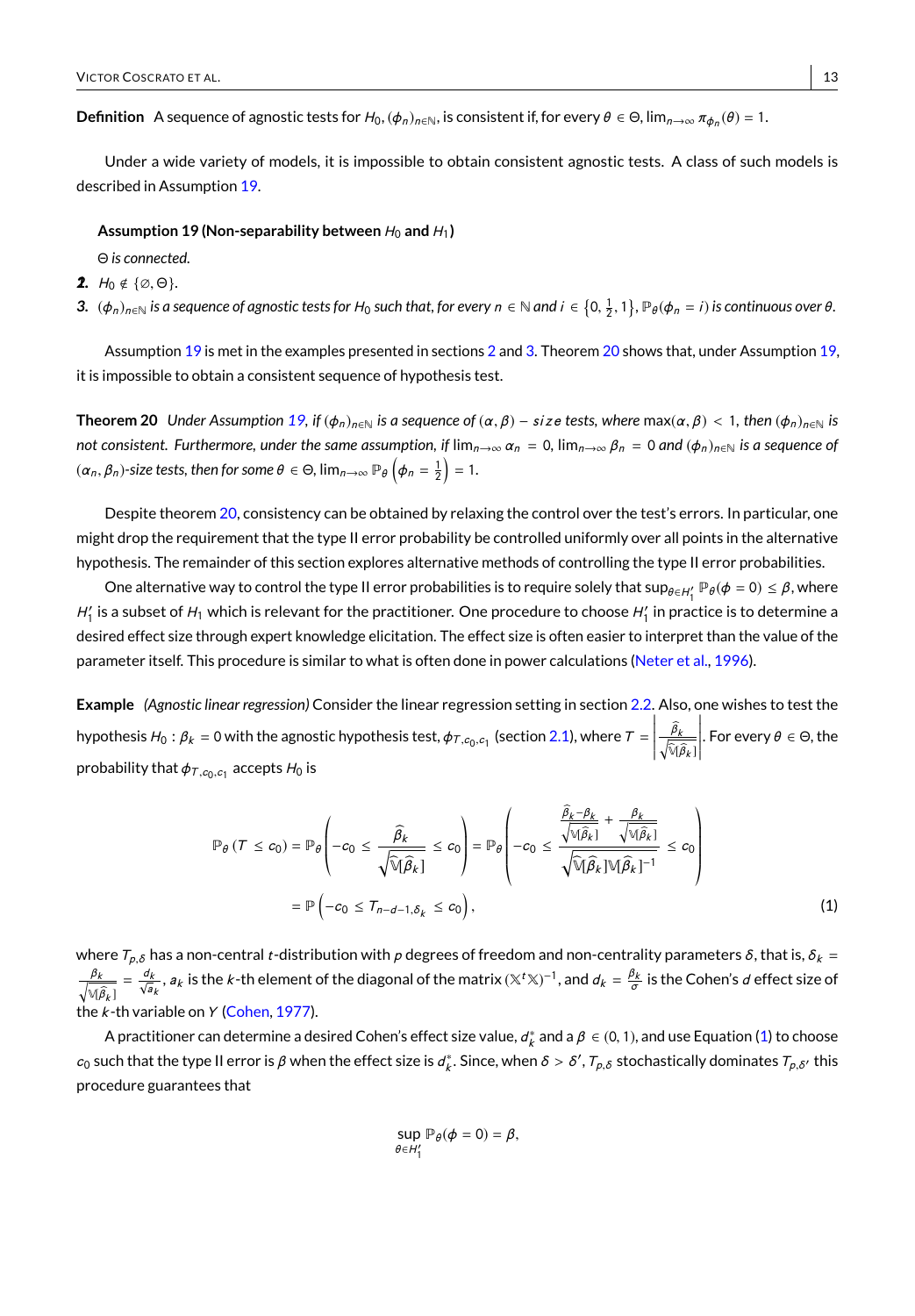where  $H_1'=\{\theta\in\Theta:\delta_k\sqrt{a_k}\ge d_k^*\}.$  That is, type II error probabilities are controlled by  $\beta$  for every parameter value with effect size greater or equal to  $d_k^*$ . Note that, when  $d_k^* = 0$ , the test which is obtained is the standard  $(\alpha, \beta)$ -level test for  $H_0^=$  in Section [2.2](#page-6-1) when  $k = (0, \ldots, 0, 1, 0, \ldots, 0)$  and  $c = 0$ .

The next example applies the derivation in Section [5](#page-12-1) to a real dataset.

**Example** The Swiss Fertility and Socioeconomic Indicators (1888) Data [\(Mosteller and Tukey,](#page-15-19) [1977\)](#page-15-19), contains a fertility measure and socio-economic indicators for 47 French-speaking provinces of Switzerland. Table [1](#page-13-0) presents the estimates of regressing the infant mortality rate over the other covariates using  $d_k^* = 0.25$ , for every k,  $\alpha = 0.05$ , and  $\beta = 0.2$ . The analysis indicates that both the agriculture index of a province and the percentage of catholics on it are not associated to its infant mortality rate. On the other hand, there is an association between fertility and infant mortality rate. Finally, it is not possible to assert whether education and examination (percentage of draftees receiving highest mark on army examination) are associated to the response variable. Figure [5](#page-14-2) shows the probability of each decision as a function of Cohen's d effect size.

<span id="page-13-0"></span>

|                    | <b>Fstimate</b> | Std. Error | t-value  | p-value | Decision |
|--------------------|-----------------|------------|----------|---------|----------|
| (Intercept)        | 8.667           | 5.435      | 1.595    | 0.119   | Accept   |
| Fertility          | 0.151           | 0.054      | 2.822    | 0.007   | Reject   |
| Agriculture        | $-0.012$        | 0.028      | $-0.418$ | 0.678   | Accept   |
| <b>Fxamination</b> | 0.037           | 0.096      | 0.385    | 0.702   | Agnostic |
| <b>Education</b>   | 0.061           | 0.085      | 0.719    | 0.476   | Agnostic |
| Catholic           | 0.001           | 0.015      | 0.005    | 0.996   | Accept   |

**TABLE 1** Agnostic regression analysis over the Swiss dataset (section [5\)](#page-12-2).

While controlling the type II error probabilities only for a class of effect sizes, such as illustrated in sections [5](#page-12-1) and [5,](#page-12-2) it is possible to obtain a consistent sequence of agnostic hypothesis tests. Section [5](#page-14-2) illustrates this possibility in a bilateral z -test.

**Example** Let  $X_1, \ldots, X_n$  be a i.i.d. sample with  $X_i \sim N(\mu, \sigma^2)$ , where  $\mu \in \mathbb{R}$  and  $\sigma^2$  is known. Let  $H_0 : \mu = 0$ ,  $\alpha_n =$  $\beta_n = \exp(-o(n))$ ,  $a_n = \frac{-\Phi^{-1}(0.5a_n)\sigma}{\sqrt{n}}$ ,  $b_n$  be such that  $b_n \le a_n$  and  $b_n^{-1} = o(\sqrt{n})$ ,  $\mathbf{c}_n = (-a_n, -b_n, b_n, a_n)$ , and  $\gamma_n =$  $b_n + \left(\frac{-2\log(\sqrt{2\pi}\beta_n)}{n}\right)^{0.5}$ . The agnostic test  $\phi_{\bar{X}_n,\mathsf{c}_n}$  controls the type I error by  $\alpha_n$ , and controls the type II error over  $H_1^*: |\mu| > \gamma_n$  by  $\beta_n$ . Furthermore, for every  $\mu \in \mathbb{R}$ ,  $\lim_{n \to \infty} \pi_{\phi_{\bar{X}_n, \mathbf{c}_n}}(\mu) = 1$ . That is,  $(\phi_{\bar{X}_n, \mathbf{c}_n})$ is consistent.<br><sub>n∈N</sub>

Section [5](#page-14-2) shows that, if a sequence of tests doesn't control the type II error probabilities in a neighborhood of  $H_0$ , then it can be consistent. This occurs because, contrary to  $H_0$  and  $H_1$  that satisfy Assumption [19,](#page-12-0)  $H_0$  and  $H_1^*$  are "probabilistically separated". Also note that, since  $\lim_{n\to\infty}\gamma_n=0$ , for every  $\theta\in H_1$ , there exists an  $n^*$  after which the error II probability for  $\theta$  is controlled by  $\beta_n$ .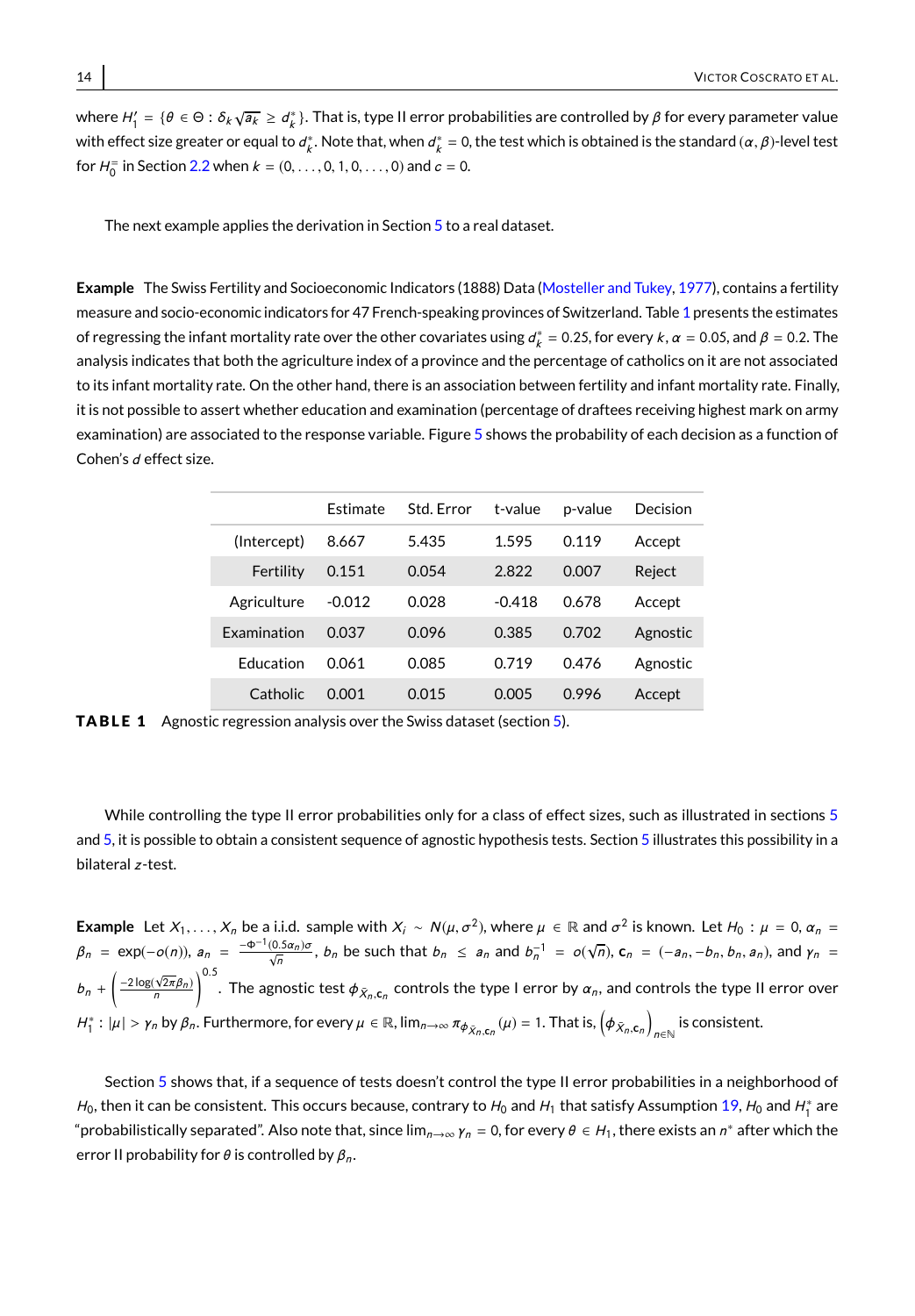<span id="page-14-2"></span>

FIGURE 5 Probability of each decision for the regression coefficients on the Swiss dataset (section [5\)](#page-12-2).

# **6** | **F INAL REMARKS**

Since agnostic tests control the type I and II error probabilities, their outcomes are more interpretable than the ones obtained using standard hypothesis tests. This paper provides several procedures to construct agnostic tests. In several statistical models, (unbiased) uniformly most powerful agnostic tests are obtained. When such tests are unavailable, an alternative that is based on standard p-values is presented. The paper also provides several links between region estimators and agnostic tests, which shows in particular that  $(\alpha, \beta)$ -level tests can be fully coherent from a logical perspective. Finally, we have shown that although one cannot obtain consistency in agnostic tests that control type I and type II error probabilities uniformly, this goal can be achieved by relaxing the control of the type II error probabilities.

An R package that implements several of the agnostic tests developed here is available at [https://github.com/](https://github.com/vcoscrato/agnostic) [vcoscrato/agnostic](https://github.com/vcoscrato/agnostic).

# **7** | **ACKNOWLEDGMENTS**

This was partially funded by Fundação de Amparo à Pesquisa do Estado de São Paulo (2017/03363-8).

## **R E F E R E N C E S**

<span id="page-14-0"></span>Berg, N. (2004) No-decision classification: an alternative to testing for statistical significance. *The Journal of Socio-Economics*, **33**, 631–650.

<span id="page-14-1"></span>Bickel, P. J. and Doksum, K. A. (2015) Mathematical Statistics: Basic Ideas and Selected Topics, Volume I, vol. 117. CRC Press.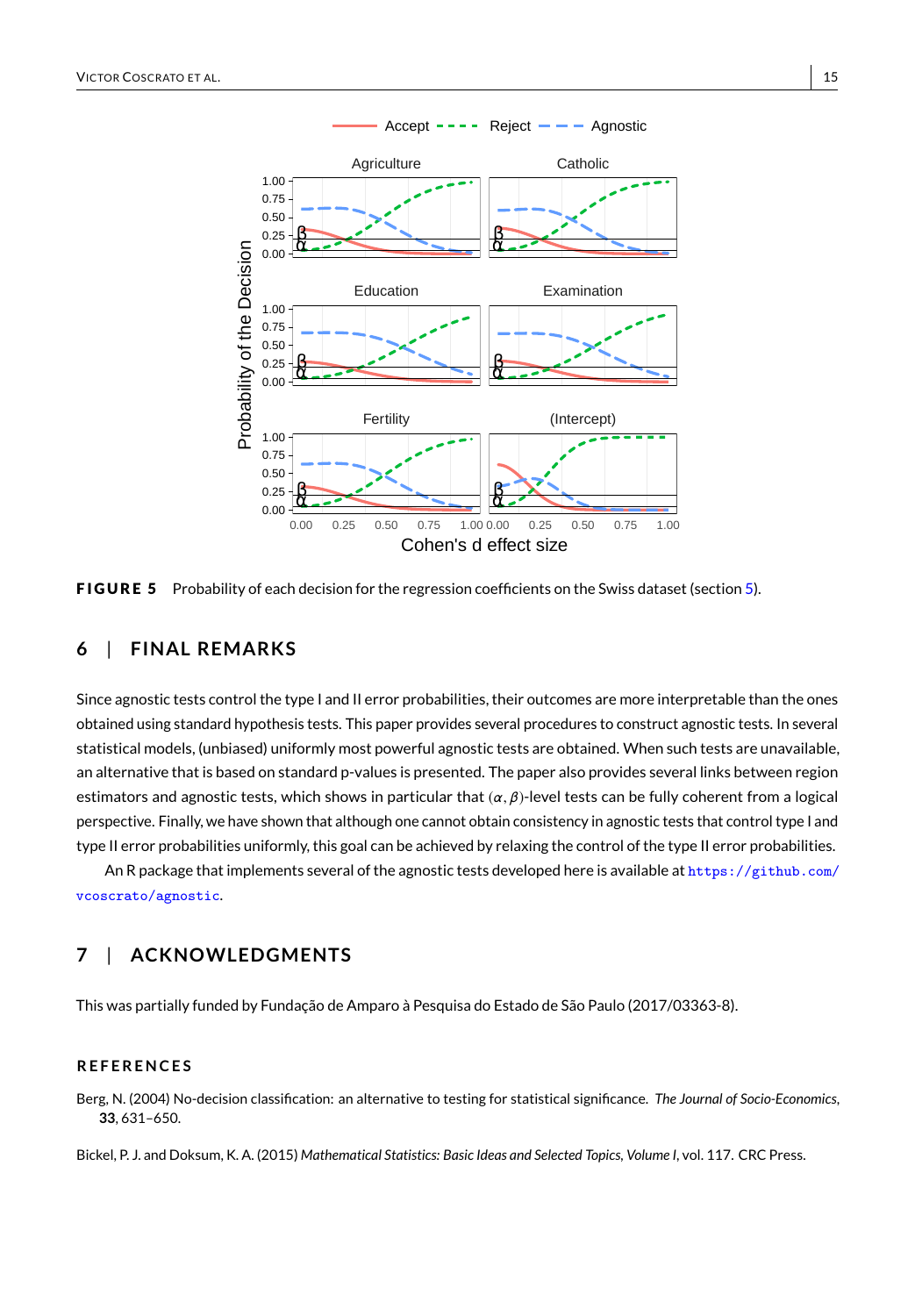<span id="page-15-0"></span>Casella, G. and Berger, R. L. (2002) *Statistical inference*, vol. 2. Duxbury Pacific Grove, CA.

<span id="page-15-18"></span>Cohen, J. (1977) Chapter 9 - F tests of variance proportions in multiple regression/correlation analysis. In *Statistical Power Analysis for the Behavioral Sciences (Revised Edition)* (ed. J. Cohen), 407 – 453. Academic Press, revised edition edn.

<span id="page-15-1"></span>DeGroot, M. H. and Schervish, M. J. (2002) *Probability and Statistics*. Addison-Wesley.

- <span id="page-15-6"></span>Esteves, L. G., Izbicki, R., Stern, J. M. and Stern, R. B. (2016) The logical consistency of simultaneous agnostic hypothesis tests. *Entropy*, **18**, 256.
- <span id="page-15-15"></span>Geisser, S. and Johnson, W. O. (2006) *Modes of parametric statistical inference*, vol. 529. John Wiley & Sons.
- <span id="page-15-17"></span>Izbicki, R. and Esteves, L. G. (2015) Logical consistency in simultaneous statistical test procedures. *Logic Journal of IGPL*, **23**, 732–758.
- <span id="page-15-9"></span>Jeske, D. R., Linehan, J. A., Wilson, T. G., Kawachi, M. H., Wittig, K., Lamparska, K., Amparo, C., Mejia, R., Lai, F., Georganopoulou, D. and Steven, S. S. (2017) Two-stage classifiers that minimize pca3 and the psa proteolytic activity testing in the prediction of prostate cancer recurrence after radical prostatectomy. *The Canadian journal of urology*, **24**, 9089–9097.
- <span id="page-15-10"></span>Jeske, D. R. and Smith, S. (2017) Maximizing the usefulness of statistical classifiers for two populations with illustrative applications. *Statistical methods in medical research*.

<span id="page-15-12"></span>Lehmann, E. L. and Romano, J. P. (2006) *Testing statistical hypotheses*. Springer Science & Business Media.

<span id="page-15-8"></span>Lei, J. (2014) Classification with confidence. *Biometrika*, **101**, 755–769.

- <span id="page-15-2"></span>Levine, T. R., Weber, R., Park, H. S. and Hullett, C. R. (2008) A communication researchers' guide to null hypothesis significance testing and alternatives. *Human Communication Research*, **34**, 188–209.
- <span id="page-15-16"></span>Monahan, J. F. (2008) *A primer on linear models*. CRC Press.
- <span id="page-15-19"></span>Mosteller, F. and Tukey, J. W. (1977) Data analysis and regression: a second course in statistics. *Addison-Wesley Series in Behavioral Science: Quantitative Methods*.
- <span id="page-15-14"></span>Neter, J., Kutner, M. H., Nachtsheim, C. J. and Wasserman, W. (1996) *Applied linear statistical models*, vol. 4. Irwin Chicago.
- <span id="page-15-5"></span>Neyman, J. (1976) Tests of statistical hypotheses and their use in studies of natural phenomena. *Communications in statisticstheory and methods*, **5**, 737–751.
- <span id="page-15-11"></span>Sadinle, M., Lei, J. and Wasserman, L. (2017) Least ambiguous set-valued classifiers with bounded error levels. *Journal of the American Statistical Association*.
- <span id="page-15-13"></span>Shao, J. (2003) *Mathematical Statistics*, vol. 2. Springer.
- <span id="page-15-3"></span>Stern, J. M. (2011) Symmetry, invariance and ontology in physics and statistics. *Symmetry*, **3**, 611–635.
- <span id="page-15-4"></span>— (2017) Continuous versions of haack's puzzles: equilibria, eigen-states and ontologies. *Logic Journal of the IGPL*, **25**, 604–631.
- <span id="page-15-7"></span>Stern, J. M., Esteves, L. G., Izbicki, R. and Stern, R. B. (2017) Logically-consistent hypothesis testing in the hexagon of oppositions. *Logic Journal of IGPL*.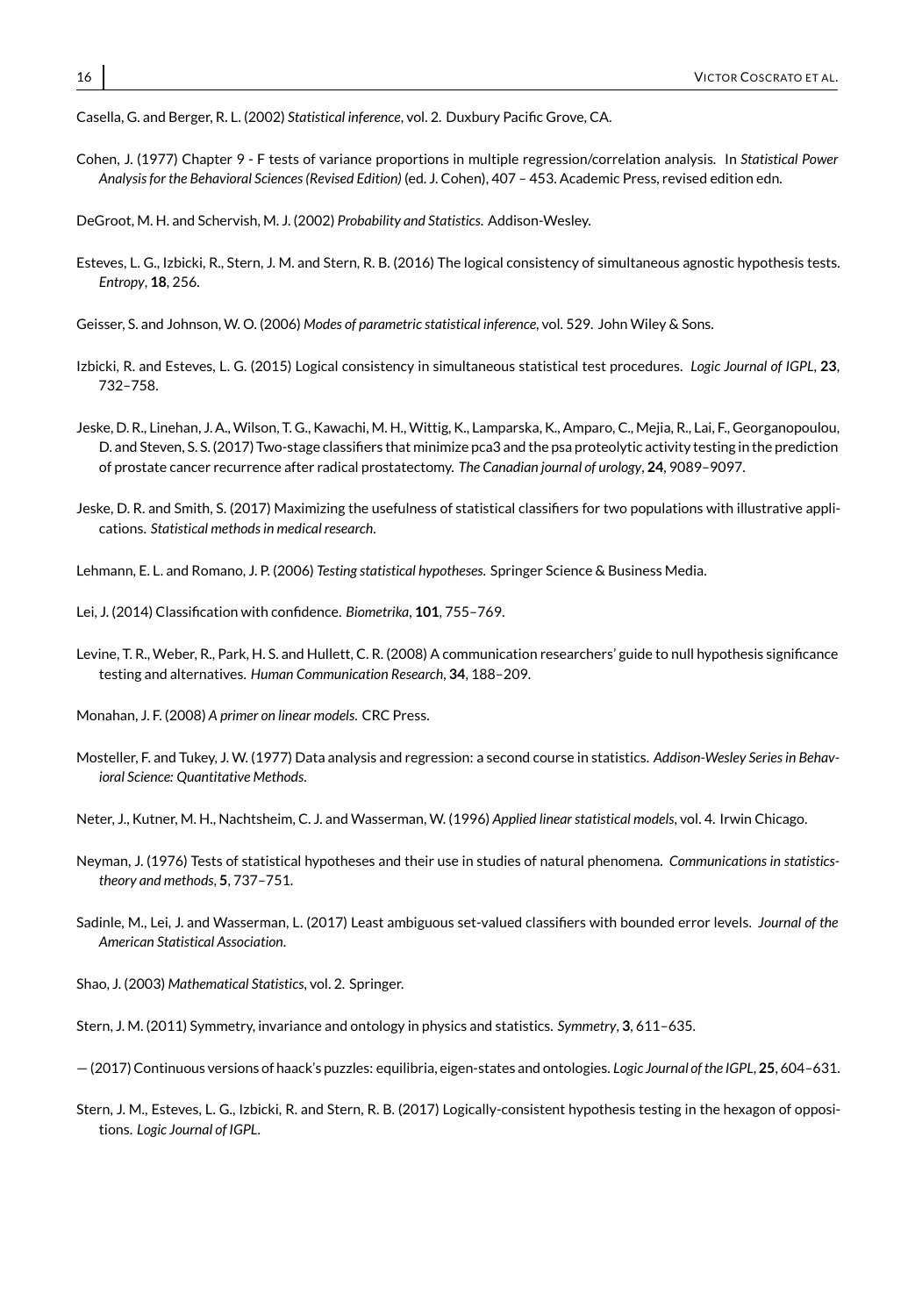## **8** | **DEMONSTRAT IONS**

**Definition** Let  $g_0(x) = \mathbb{I}(x = 0)$  and  $g_1(x) = \mathbb{I}(x = 1)$ .

<span id="page-16-0"></span>**Lemma 21** *For every agnostic test,* φ*,*

- **1.**  $g_0(\phi)$  and  $g_1(\phi)$  are standard tests.
- 2. *for every*  $\theta \in \Theta$ ,  $\mathbb{P}_{\theta}(g_0(\phi) = 1) = \mathbb{P}_{\theta}(\phi = 0)$  *and*  $\mathbb{P}_{\theta}(g_1(\phi) = 1) = \mathbb{P}_{\theta}(\phi = 1)$ *.*
- **3.** If  $\phi$  is unbiased, then  $g_1(\phi)$  is unbiased for  $H_0$  and  $g_0(\phi)$  is unbiased for  $H_0^* = H_1$ .

**Proof of theorem [21](#page-16-0)** The first two items follow directly from section [2](#page-1-0) and the definitions of  $g_0$  and  $g_1$ . Next, if  $\phi$  is unbiased, then  $\alpha_{\phi} + \beta_{\phi} \leq 1$ . Also,

$$
\sup_{\theta_1 \in H_1} \mathbb{P}_{\theta_1}(g_0(\phi) = 1) = \sup_{\theta_1 \in H_1} \mathbb{P}_{\theta_1}(\phi = 0) = \beta_{\phi}
$$
  

$$
\mathbb{P}_{\theta_0}(g_0(\phi) = 1) = \mathbb{P}_{\theta_0}(\phi = 0) \ge \beta_{\phi}
$$
 for every  $\theta_0 \in H_0$ 

That is,  $g_0(\phi)$  is unbiased for  $H_0^*$ . Similarly,  $g_1(\phi)$  is unbiased for  $H_0$ .

<span id="page-16-1"></span>**Lemma 22** *Let c*, *c*<sub>0</sub>, *c*<sub>1</sub> ∈ ℝ, *c*<sub>0</sub> ≤ *c*<sub>1</sub> and φ be an agnostic test. Also, define H<sub>0</sub> : θ<sub>0</sub> ≤ θ\* and H<sub>1</sub> : θ > θ\*, and let θ<sub>0</sub> ∈ H<sub>0</sub><br>→ external and the state of the state of the state of the state o *and*  $\theta_1 \in H_1$ *. Under Assumption* [1,](#page-2-1)

- **1.** *If*  $\mathbb{P}_{\theta^*}(\phi_{T,c_0,c_1} = 1) \ge \mathbb{P}_{\theta^*}(\phi = 1)$ *, then*  $\mathbb{P}_{\theta_1}(\phi_{T,c_0,c_1} = 1) \ge \mathbb{P}_{\theta_1}(\phi = 1)$ *.*
- 2. If  $\beta_{\phi_{T,c_0,c_1}} \ge \beta_{\phi}$ , then  $\mathbb{P}_{\theta_0}(\phi_{T,c_0,c_1} = 0) \ge \mathbb{P}_{\theta_0}(\phi = 0)$ .
- **3.** *If*  $\mathbb{P}_{\theta^*}(\phi_{T,c,c} = 1) = \mathbb{P}_{\theta^*}(\phi = 1)$ *, then*  $\phi_{T,c,c} \ge \phi$ *.*

## **Proof**

- **1.** Let  $\theta_1 \in H_1$ . Note that  $g_1(\phi_{T,c_0,c_1}) = \phi_{T,c_1,c_1}$ . Furthermore, it follows from Theorem [21](#page-16-0) that  $\mathbb{P}_{\theta^*}(g_1(\phi_{T,c_0,c_1}) =$ 1)  $\geq \mathbb{P}_{\theta^*}(g_1(\phi)=1)$ . Therefore, by defining  $H_0^*: \theta = \theta^*$  and  $H_1^*: \theta = \theta_1$ , it follows from Assumption [1.](#page-2-1)2 and the Neyman-Pearson lemma that  $\mathbb{P}_{\theta_1}(g_1(\phi_{T,c_0,c_1})=1)\geq \mathbb{P}_{\theta_1}(g_1(\phi)=1)$ . The inequality  $\mathbb{P}_{\theta_1}(\phi_{T,c_0,c_1}=1)\geq \mathbb{P}_{\theta_1}(\phi=1)$ follows from Theorem [21.](#page-16-0)
- **2.** Let  $\theta_0 \in H_0$ . Note that  $g_0(\phi_{T,c_0,c_1}) = 1 \phi_{T,c_0,c_0}$ . Furthermore, it follows from Theorem [21](#page-16-0) that  $\sup_{\theta_1 \in H_1} \mathbb{P}_{\theta_1}(g_0(\phi_{T,c_0,c_1}) = 1 \phi_{T,c_0,c_0}$ 1) ≥ sup<sub> $\theta_1 \in H_1$ </sub>  $\mathbb{P}_{\theta_1}(g_0(\phi) = 1)$  Therefore, by taking  $H_0^* = H_1$  and  $H_1^* = H_0$ , it follows from Assumption [1.](#page-2-1)2 and the Karlin-Rubin theorem that  $\mathbb{P}_{\theta_0}(g_1(\phi_{T,c_0,c_1}) = 1) \geq \mathbb{P}_{\theta_0}(g_1(\phi) = 1)$ . It follows from Theorem [21](#page-16-0) that  $\mathbb{P}_{\theta_0}(\phi_{T,c_0,c_1} = 0) \geq \mathbb{P}_{\theta_0}(\phi = 0).$
- **3.** It follows from Theorem [22.](#page-16-1)1 that, for every  $\theta_1 \in H_1$ ,  $\mathbb{P}_{\theta_1}(\phi_{T,c,c} = 1) \geq \mathbb{P}_{\theta_1}(\phi = 1)$ . Next, obtain from  $\mathbb{P}_{\theta^*}(\phi_{T,c,c} = 1)$  $1) = \mathbb{P}_{\theta^*}(\phi = 1)$  and  $\phi_{T,c,c}$  being a standard test, that  $\mathbb{P}_{\theta^*}(\phi_{T,c,c} = 0) \ge \mathbb{P}_{\theta^*}(\phi = 0)$ . It follows from Theorem [21](#page-16-0) that  $\mathbb{P}_{\theta^*}(g_0(\phi_{T,c,c})=1)\geq \mathbb{P}_{\theta^*}(g_0(\phi)=1).$  By taking  $H_0:\theta=\theta^*$  and  $H_1:\theta=\theta_0$ , it follows from Assumption [1.](#page-2-1)2 and the Neyman-Pearson lemma that  $\mathbb{P}_{\theta_0}(g_1(\phi_{T,c,c})=1)\geq \mathbb{P}_{\theta_0}(g_1(\phi)=1)$ . Obtain from Theorem [21](#page-16-0) that  $\mathbb{P}_{\theta_0}(\phi_{T,c,c}=0)\geq$  $\mathbb{P}_{\theta_1}(\phi=0)$ . Conclude that  $\phi_{T,c,c}\geq \phi$ .

**Proof of Theorem [2](#page-3-1)** Let  $\phi$  be an arbitrary  $(\alpha, \beta)$ -size agnostic test.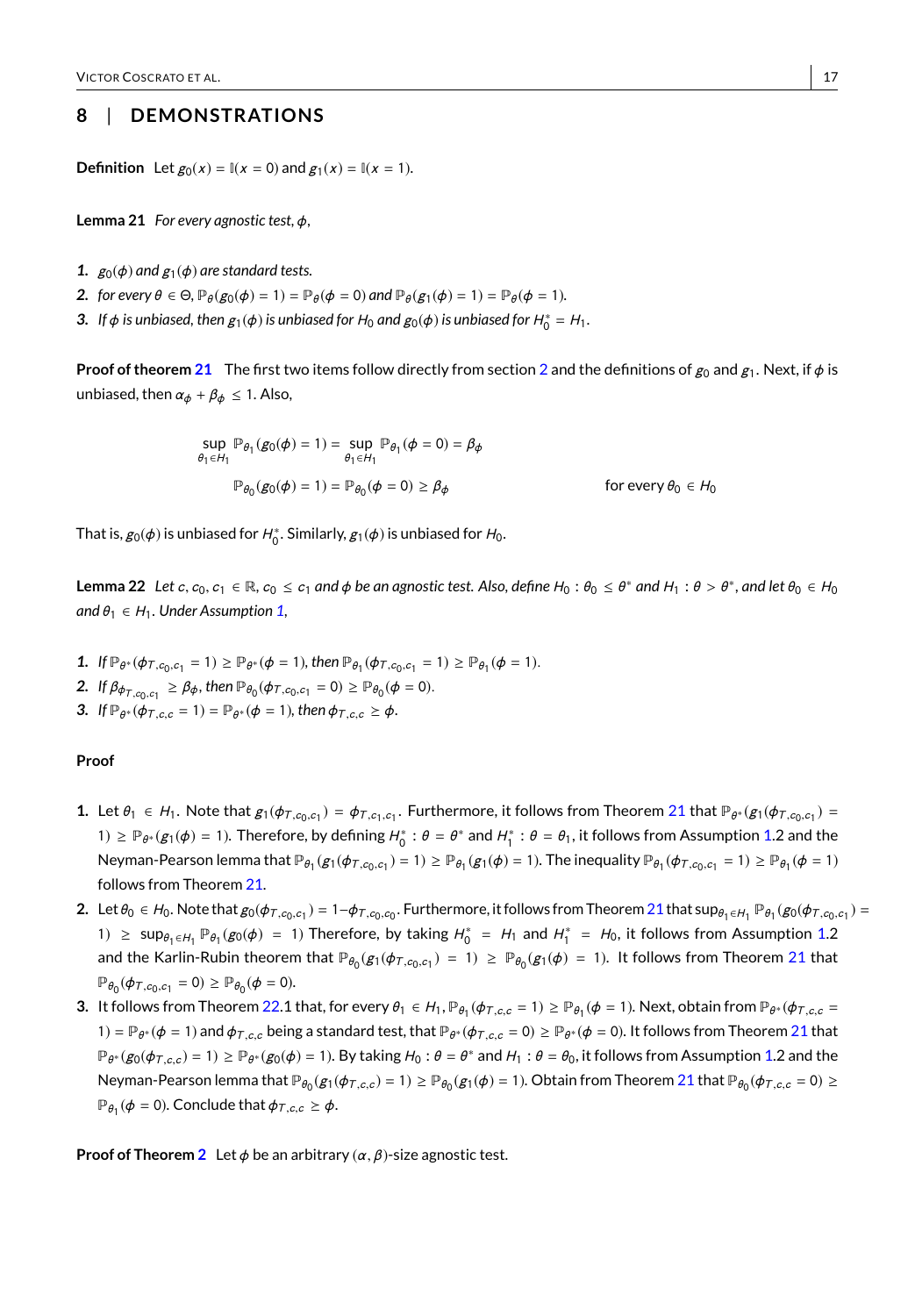#### **[1](#page-2-1).** Conclude from Assumption 1 that

<span id="page-17-0"></span>
$$
P_{\theta^*}(\phi_{T,c_0,c_1} = 1) = \alpha \ge \alpha_{\phi} \ge \mathbb{P}_{\theta^*}(\phi = 1)
$$
  

$$
\beta_{\phi_{T,c_0,c_1}} = \beta \ge \beta_{\phi}
$$
 (2)

It follows from eq. [\(2\)](#page-17-0) and Theorem [22](#page-16-1) that  $\phi_{T,c_0,c_1}\geq \phi.$  Since  $\phi$  was arbitrary, conclude that  $\phi_{T,c_0,c_1}$  is an UMP  $(\alpha, \beta)$ -level agnostic test.

**2.** Either there exists  $c \in [c_1, c_0]$  such that  $\mathbb{P}_{\theta^*}(\phi_{T,c,c} = 1) = \mathbb{P}_{\theta^*}(\phi = 1)$  or there exists no such  $c$ . If there exists such a c, then it follows from Theorem [22](#page-16-1) that  $\phi_{T,c,c} \ge \phi$ . Next, assume there exists no such c. Note that  $\phi$  has size  $(\alpha, \beta)$ and, therefore,

$$
\mathbb{P}_{\theta^*}(\phi_{T,c_0,c_0}=1)=\alpha\geq \mathbb{P}_{\theta^*}(\phi=1).
$$

Since  $\mathbb{P}_{\theta^*}(\phi_{T,c,c}=1)$  decreases continuously over  $c$ , conclude that

<span id="page-17-1"></span>
$$
\mathbb{P}_{\theta^*}(\phi_{T,c_1,c_1} = 1) \ge \mathbb{P}_{\theta^*}(\phi = 1)
$$
  

$$
\beta_{\phi_{T,c_1,c_1}} = \beta \ge \beta_{\phi}
$$
 (3)

Conclude from eq. [\(3\)](#page-17-1) and Theorem [22](#page-16-1) that  $\phi_{T,c_1,c_1} \geq \phi$ .

<span id="page-17-2"></span>**Lemma 23** *Let c*, *c*<sub>0</sub>, *c*<sub>1</sub> ∈ ℝ, *c*<sub>0</sub> ≤ *c*<sub>1</sub> and φ be an unbiased test. Define  $H_0: \theta(1) \le \theta^*$  and  $H_1: \theta(1) > \theta^*$  and let  $\bar{\theta} \in \Theta$  be  $such that  $\theta(1) = \theta^*$ . Under Assumption 4,$  $such that  $\theta(1) = \theta^*$ . Under Assumption 4,$ 

- **1.** *If*  $\mathbb{P}_{\hat{\theta}}(\phi_{V,c_0,c_1} = 1) \ge \mathbb{P}_{\hat{\theta}}(\phi = 1)$ *, then*  $\forall \theta_1 \in H_1$ ,  $\pi_{\phi_{V,c_0,c_1}}(\theta_1) \ge \pi_{\phi}(\theta_1)$ *.*
- 2. If  $\mathbb{P}_{\tilde{\theta}}(\phi_{V,c_0,c_1}=0) \geq \beta_{\phi}$ , then  $\forall \theta_0 \in H_0$ ,  $\pi_{\phi_{V,c_0,c_1}}(\theta_0) \geq \pi_{\phi}(\theta_0)$ .

### **Proof**

- **1.** Let  $\theta_1 \in H_1$ . We wish to show that  $\mathbb{P}_{\theta_1}(g_1(\phi_{V,c_0,c_1}) = 1) \geq \mathbb{P}_{\theta_1}(g_1(\phi) = 1)$ , Since  $g_1(\phi_{V,c_0,c_1})$  and  $g_1(\phi)$  are standard tests, our strategy is to obtain the inequality from [Lehmann and Romano](#page-15-12) [\(2006\)](#page-15-12)[p.151]. In order to obtain this result, Assumption [4](#page-4-1) is used to show that  $g_1(\phi_{V,c_0,c_1})$  satisfies the required conditions.
- Let  $\Theta^* = \{\theta \in \Theta : \theta(1) \geq \bar{\theta}\}\.$  Note that  $g_1(\phi_{V,c_0,c_1}) = \phi_{V,c_1,c_1}$ . Also, it follows from Theorem [21](#page-16-0) that  $g_1(\phi)$  is unbiased for  $H_0$  under <mark>Θ. Since  $H_0$  is more restrictive under Θ $^*,$   $g_1(\phi)$  is also unbiased for  $H_0$  under <mark>Θ $^*$ . Moreover, it follows from</mark></mark> Theorem [21](#page-16-0) that  $\mathbb{P}_{\bar{\theta}}(g_1(\phi_{V,c_0,c_1}) = 1) \geq \mathbb{P}_{\bar{\theta}}(g_1(\phi) = 1)$ . It follows from Assumption [4](#page-4-1) that, under  $\Theta^*$ ,  $\alpha_{g_1(\phi_{V,c_0,c_1})} \geq$  $\alpha_{g_1(\phi)}$ . Putting all of the above conditions together, conclude that  $\mathbb{P}_{\theta_1}(g_1(\phi_{V,c_0,c_1}) = 1) \ge \mathbb{P}_{\theta_1}(g_1(\phi) = 1)$  by applying [Lehmann and Romano](#page-15-12) [\(2006\)](#page-15-12)[p.151] in Θ\*. It follows directly from Theorem [21](#page-16-0) that  $\mathbb{P}_{\theta_1}(\phi_{V,c_0,c_1}=1) \geq \mathbb{P}_{\theta_1}(\phi=1)$ , which is equivalent to,  $\pi_{\phi_{V, c_0, c_1}}(\theta_1) \geq \pi_{\phi}(\theta_1)$ .
- **2.** Let  $\theta_0 \in \{\theta \in \Theta : \theta(1) < \theta^*\}$ . Note that  $g_0(\phi_{V_c 0,c_1}) = 1 \phi_{V,c_0,c_0}$ . Also, it follows from Theorem [21](#page-16-0) that  $g_0(\phi)$  is unbiased for  $H_0^* = H_1$ . Also, obtain from Theorem [21](#page-16-0) and Assumption [4.](#page-4-1)2 that  $\mathbb{P}_{\bar{\theta}}(g_0(\phi_{V,c_0,c_1}) = 1) \geq$  $\sup_{\theta_1\in\Theta_1\cup\{\theta\}}\mathbb{P}_{\theta_1}(g_0(\phi)=1).$  Therefore, by taking  $H_0^*:\theta(1)\geq\theta^*$ , it follows from from Assumption [4](#page-4-1) and [Lehmann and](#page-15-12)  $\mathsf{Romano}\left(2006\middle|\mathsf{p}.151\right]$  $\mathsf{Romano}\left(2006\middle|\mathsf{p}.151\right]$  $\mathsf{Romano}\left(2006\middle|\mathsf{p}.151\right]$  that  $\mathbb{P}_{\theta_0}(g_0(\phi_{V,c_0,c_1})=1)\geq \mathbb{P}_{\theta_0}(g_0(\phi)=1).$  Conclude from Theorem [21](#page-16-0) that  $\mathbb{P}_{\theta_0}(\phi_{V,c_0,c_1}=1)$ 0) ≥  $\mathbb{P}_{\theta_0}(\phi=0)$ . Since  $\theta_0$  was arbitrary in  $H_1^*$ , conclude from Assumption [4.](#page-4-1)2 that, for every  $\theta_0\in\overline{H_1^*}\,=\,H_0,$  $\mathbb{P}_{\theta_0}(\phi_{V,c_0,c_1}=0) \geq \mathbb{P}_{\theta_0}(\phi=0)$ , that is,  $\pi_{\phi_{V,c_0,c_1}}(\theta_0) \geq \pi_{\phi}(\theta_0)$ .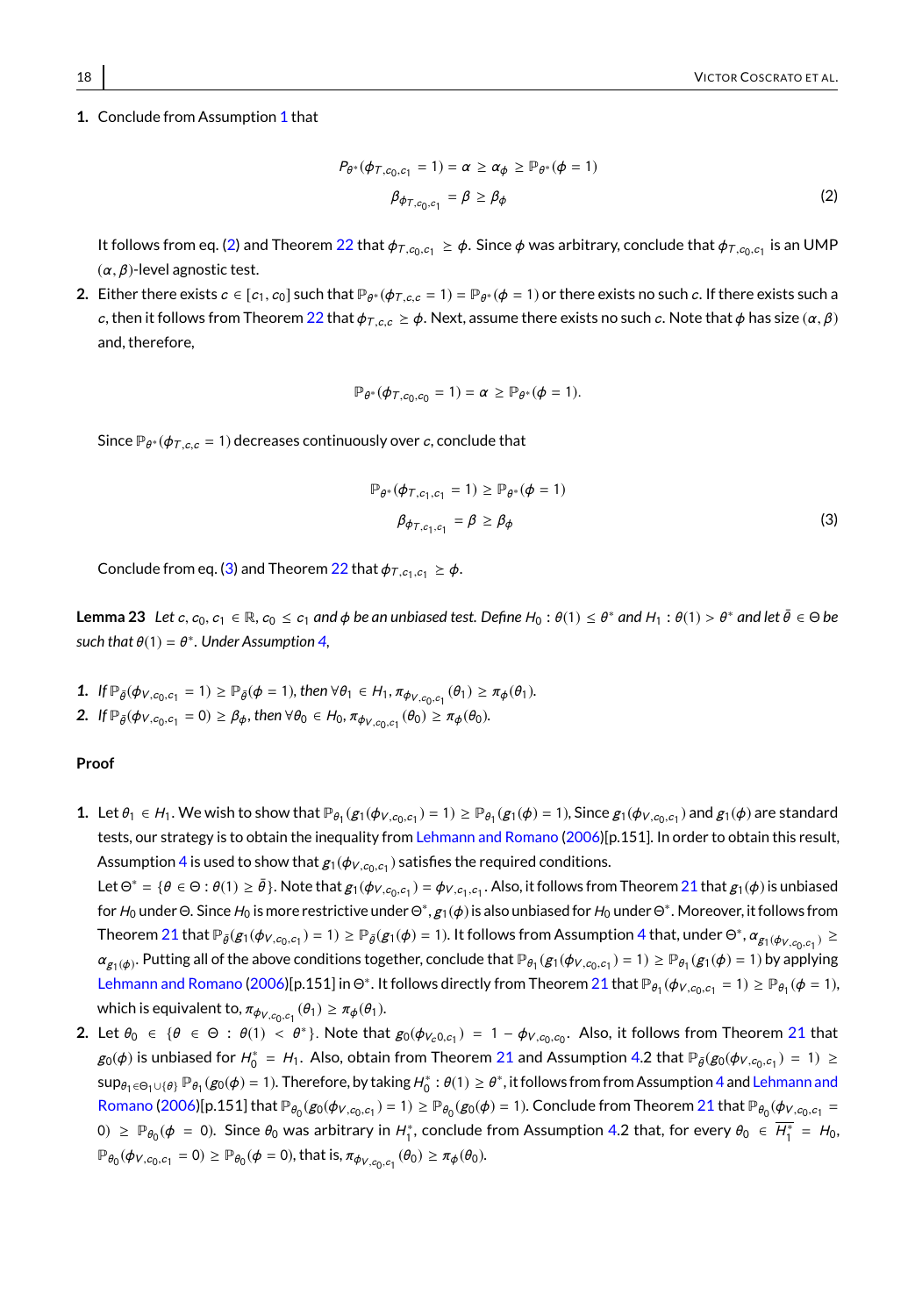**Proof of Theorem [5](#page-5-1)** Since  $\alpha + \beta \le 1$ , obtain  $c_0 \le c_1$ . It follows from Assumption [4](#page-4-1) that  $\phi_{V, c_0, c_1}$  is a  $(\alpha, \beta)$ -level test. Let  $\phi$  be an unbiased  $(\alpha, \beta)$ -size test. Therefore, note that  $\mathbb{P}_{\bar{\theta}}(\phi_{V, c_0, c_1} = 1) = \alpha \geq \alpha_{\phi}$  and  $\mathbb{P}_{\bar{\theta}}(\phi_{V, c_0, c_1} = 0) = \beta \geq \beta_{\phi}$ . Conclude from Theorem [23](#page-17-2) that  $\phi_{V, c_0, c_1} \geq \phi$ .

**Proof of theorem [7](#page-5-2)** Since  $\alpha + \beta \le 1$ , obtain  $c_{1, l} \le c_{0, l} \le c_{0, r} \le c_{1, r}$ . Let  $\phi$  be an unbiased  $(\alpha, \beta)$ -size test and  $\theta_1 \in H_1$ . Since  $\alpha_{g_1(\phi_{V,c})} = \alpha_{\phi_{V,c}} \ge \alpha_{\phi} = \alpha_{g_1(\phi)}$ , it follows from Assumption [6](#page-5-0) and [Lehmann and Romano](#page-15-12) [\(2006\)](#page-15-12)[p.151] that one  $\textsf{can obtain } \mathbb{P}_{\theta_1}(g_1(\phi_{V, \mathbf{c}}) = 1) \geq \mathbb{P}_{\theta_1}(g_1(\phi) = 1). \text{ Conclude from Theorem 21 that } \mathbb{P}_{\theta_1}(\phi_{V, \mathbf{c}} = 1) \geq \mathbb{P}_{\theta_1}(\phi = 1), \text{which is } \mathbb{P}_{\theta_1}(g_1(\phi_{V, \mathbf{c}} = 1)) \geq \mathbb{P}_{\theta_1}(g_1(\phi_{V, \mathbf{c}} = 1))$  $\textsf{can obtain } \mathbb{P}_{\theta_1}(g_1(\phi_{V, \mathbf{c}}) = 1) \geq \mathbb{P}_{\theta_1}(g_1(\phi) = 1). \text{ Conclude from Theorem 21 that } \mathbb{P}_{\theta_1}(\phi_{V, \mathbf{c}} = 1) \geq \mathbb{P}_{\theta_1}(\phi = 1), \text{which is } \mathbb{P}_{\theta_1}(g_1(\phi_{V, \mathbf{c}} = 1)) \geq \mathbb{P}_{\theta_1}(g_1(\phi_{V, \mathbf{c}} = 1))$  $\textsf{can obtain } \mathbb{P}_{\theta_1}(g_1(\phi_{V, \mathbf{c}}) = 1) \geq \mathbb{P}_{\theta_1}(g_1(\phi) = 1). \text{ Conclude from Theorem 21 that } \mathbb{P}_{\theta_1}(\phi_{V, \mathbf{c}} = 1) \geq \mathbb{P}_{\theta_1}(\phi = 1), \text{which is } \mathbb{P}_{\theta_1}(g_1(\phi_{V, \mathbf{c}} = 1)) \geq \mathbb{P}_{\theta_1}(g_1(\phi_{V, \mathbf{c}} = 1))$ equivalent to,  $\pi_{\phi_{V, \mathbf{c}}}(\theta_1) \geq \pi_{\phi}(\theta_1)$ . Next, let  $\theta_0 \in H_0$ . Since  $\phi$  is an  $(\alpha, \beta)$ -size test, for every  $\theta_1 \in H_1$ ,  $\mathbb{P}_{\theta_1}(\phi = 0) \leq \beta$ . It follows from Assumption [6](#page-5-0) that  $\mathbb{P}_{\theta_0}(\phi = 0) \leq \beta$ , that is,  $\pi_\phi(\theta_0) \leq \beta$ . Since  $\pi_{\phi_{V, \mathbf{c}}}(\theta_0) = \beta$ , obtain  $\pi_{\phi_{V, \mathbf{c}}}(\theta_0) \geq \pi_\phi(\theta_0)$ .

 $\mathsf{Definition}\; \mathsf{A}$  statistic,  $\mathcal{T}\in\mathbb{R},$  is unbiased for  $H_0$  if, for every  $t\in\mathbb{R}$ ,  $\theta_0\in H_0$  and  $\theta_1\in H_1, \mathbb{P}_{\theta_0}(\mathcal{T}\leq t)\geq \mathbb{P}_{\theta_1}(\mathcal{T}\leq t).$ 

#### <span id="page-18-0"></span>**Assumption 24**

- *1.* Θ *is a connected space.*
- 2.  $T$  *is an unbiased statistic for H*<sub>0</sub>.
- *3. For every*  $t \in \mathbb{R}$ ,  $\mathbb{P}_{\theta}(T \geq t)$  *is a continuous function over*  $\theta$ *.*

<span id="page-18-3"></span>**Lemma 25** *Under Assumption* [24,](#page-18-0) for every  $t \in \mathbb{R}$ ,

<span id="page-18-1"></span>
$$
\sup_{\theta_0 \in H_0} \mathbb{P}_{\theta_0}(T > t) = 1 - \sup_{\theta_1 \in H_1} \mathbb{P}_{\theta_1}(T \le t)
$$

**Proof** Let  $\partial H_0$  and  $\partial H_1$  denote the boundaries of  $H_0$  and  $H_1$ . Since  $H_1 = H_0^c$ ,  $\partial H_0 = \partial H_1$ . Also, since  $\Theta$  is connected,  $∂H<sub>0</sub> ≠ ∅.$  Therefore,

$$
\sup_{\theta_0 \in H_0} \mathbb{P}_{\theta_0}(T > t) = 1 - \inf_{\theta_0 \in H_0} \mathbb{P}_{\theta_1}(T \le t)
$$
\n
$$
\ge 1 - \inf_{\theta_0 \in \partial H_0} \mathbb{P}_{\theta_0}(T \le t)
$$
\n
$$
= 1 - \inf_{\theta_1 \in \partial H_1} \mathbb{P}_{\theta_1}(T \le t)
$$
\n
$$
\ge 1 - \sup_{\theta_1 \in H_1} \mathbb{P}_{\theta_1}(T \le t)
$$
\nAssumption 24.3 (4)

Furthermore,

<span id="page-18-2"></span>
$$
\sup_{\theta_0 \in H_0} \mathbb{P}_{\theta_0}(\mathcal{T} > t) = 1 - \inf_{\theta_0 \in H_0} \mathbb{P}_{\theta_0}(\mathcal{T} \le t)
$$
\n
$$
\le 1 - \sup_{\theta_1 \in H_1} \mathbb{P}_{\theta_1}(\mathcal{T} \le t) \tag{5}
$$
\nAssumption 24.2

The proof follows from eqs. [\(4\)](#page-18-1) and [\(5\)](#page-18-2).

<span id="page-18-4"></span>**Lemma 26** If Φ *is a nested family of standard tests for H*<sub>0</sub> such that, for every φ ∈ Φ, φ *is unbiased for H*<sub>0</sub>, then 1 − *p<sub>H0</sub>*,⊕ *is an unbiased statistic for H*<sub>0</sub>.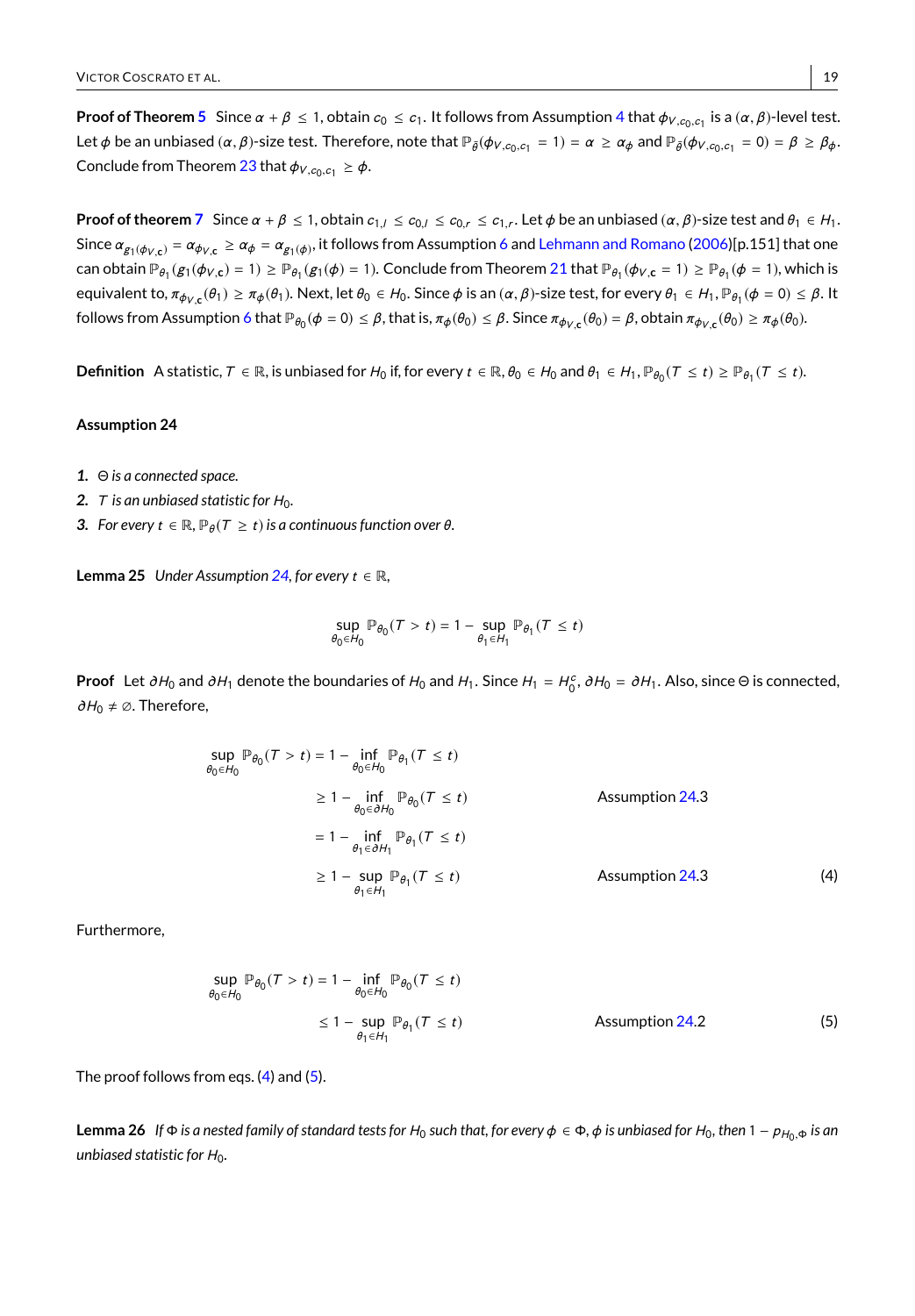**Proof** For each  $t \in [0, 1]$ , let  $\phi_t^* \in \Phi$  be such that  $\alpha_{\phi_t^*} = t$ .

$$
\mathbb{P}_{\theta_0}(1 - p_{H_0} \le t) = 1 - \mathbb{P}_{\theta_0}(p_{H_0} < 1 - t)
$$
  
= 1 - \mathbb{P}\_{\theta\_0}(\phi\_{1-t}^\* = 1)  

$$
\ge 1 - \alpha_{\phi_{1-t}^*}
$$
  

$$
\ge 1 - \mathbb{P}_{\theta_1}(\phi_{1-t}^* = 1)
$$
  
= 1 - \mathbb{P}\_{\theta\_1}(p\_{H\_0} < 1 - t) = \mathbb{P}\_{\theta\_1}(1 - p\_{H\_0} \le t)

### **Proof of theorem [8](#page-7-0)**

$$
\alpha_{\phi_{\alpha,\beta}} = \sup_{\theta_0 \in H_0} \mathbb{P}_{\theta_0} (1 - p_{H_0}(X) > 1 - \alpha)
$$
\n
$$
= \sup_{\theta_0 \in H_0} \mathbb{P}_{\theta_0} (p_{H_0}(X) < \alpha) = \alpha
$$
\n
$$
\beta_{\phi_{\alpha,\beta}} = \sup_{\theta_1 \in H_1} \mathbb{P}_{\theta_1} (1 - p_{H_0}(X) \le \beta)
$$
\n
$$
= \sup_{\theta_1 \in H_1} \mathbb{P}_{\theta_1} (p_{H_0}(X) \ge 1 - \beta)
$$
\n
$$
= \sup_{\theta_0 \in H_0} 1 - \mathbb{P}_{\theta_0} (p_{H_0}(X) < 1 - \beta) = \beta
$$
\ntheorems 25 and 26

**Proof of theorem [10](#page-9-0)** Since  $R(x)$  has confidence  $1 - \alpha$ ,  $\mathbb{P}_{\theta}(\theta \notin R(x)) \ge \alpha$ , for every  $\theta \in \Theta$ . Therefore,

$$
\alpha_{\phi_{R,H_0}} = \sup_{\theta_0 \in H_0} \mathbb{P}_{\theta_0}(\phi_{R,H_0} = 1) = \sup_{\theta_0 \in H_0} \mathbb{P}_{\theta_0}(R(X) \subseteq H_0^c) \le \sup_{\theta_0 \in H_0} \mathbb{P}_{\theta_0}(\theta_0 \notin R(X)) \le \alpha
$$
  

$$
\beta_{\phi_{R,H_0}} = \sup_{\theta_1 \in H_1} \mathbb{P}_{\theta_1}(\phi_{R,H_0} = 0) = \sup_{\theta_1 \in H_1} \mathbb{P}_{\theta_1}(R(X) \subseteq H_0) \le \sup_{\theta_1 \in H_1} \mathbb{P}_{\theta_1}(\theta_1 \notin R(X)) \le \alpha
$$

**Proof of theorem [13](#page-9-1)** Let  $\theta^* \in \mathbb{R}$  and  $R_1(x)$  be a set. We write  $\theta^* \le R_1(x)$  if, for every  $\theta(1) \in R_1(x)$ ,  $\theta^* \le \theta(1)$ . Also,  $\theta^* > R_1(x)$  if, for every  $\theta(1) \in R_1(x), \theta^* > \theta(1)$ .

For each  $x \in X$ , let  $R_1(x) = \{\theta(1) : \phi_{H_{0,\theta(1)}}(x) = \frac{1}{2}\}$ . If  $\phi_{H_{0,\theta^*}}(x) = 1$ , then conclude from Assumption [11](#page-9-2) that for every  $\theta(1) \leq \theta^*$ ,  $\phi_{H_{0,\theta(1)}}(x) = 1$ . Therefore, if  $\phi_{H_{0,\theta^*}}(x) = 1$ ,  $\theta^* < R_1(x)$ . Similarly, if  $\phi_{H_{0,\theta^*}}(x) = 0$ , then it follows from Assumption [11](#page-9-2) that  $\theta^* > R_1(x)$ . Since  $\phi_{H_{0,\theta^*}}(x) \in \{0, \frac{1}{2}, 1\}$ , conclude that  $\phi_{H_{0,\theta^*}}(x) = 1$  if and only if  $\theta^* < R_1(x)$  and  $\phi_{H_{0,\theta^*}}(x) = 0$  if and only if  $\theta^* > R_1(x)$ . That is, for every  $\theta^*, \phi_{H_{0,\theta^*}}$  is based on  $R(x) := R_1(x) \times \mathbb{R} \times \ldots \times \mathbb{R}$  for  $H_{0,\theta^*}$ .

Finally, if Assumption [12](#page-9-3) holds, then for every  $\theta \in \Theta$ ,

$$
\mathbb{P}_{\theta}(\theta \in R(X)) = \mathbb{P}_{\theta}(\theta(1) \in R_1(X)) = \mathbb{P}_{\theta}\left(\phi_{H_{0,\theta(1)}} = \frac{1}{2}\right) \geq 1 - 2\alpha
$$

That is,  $R_1(X)$  has confidence 1 – 2 $\alpha$  for  $\theta(1)$  and  $R(X)$  has confidence 1 – 2 $\alpha$  for  $\theta$ .

**Proof of theorem [14](#page-9-4)** Follows directly from theorems [9,](#page-8-3) [10](#page-9-0) and [13.](#page-9-1)

**Proof of theorem [15](#page-10-1)** Let T be such as in Assumption [1](#page-2-1) and  $\theta_1, \theta_2, \theta_3 \in \Theta$  be such that  $\theta_1 \leq \theta_2 \leq \theta_3$ . It follows from theorem [2](#page-3-1) that  $\phi_{H_{0,\theta_{i}}} = \phi_{T,c_{0,\theta_{i}},c_{0,\theta_{i}}}$ , where  $c_{0,\theta_{i}}$  and  $c_{1,\theta_{i}}$  are such that  $\sup_{\theta_{1} \in H_{1,\theta_{i}}} \mathbb{P}_{\theta_{1}}(T \leq c_{0,\theta_{i}}) = \alpha$  and  $\sup_{\theta_0\in H_{0,\theta_i}}\mathbb P_{\theta_0}(T>c_{1,\theta_i})=\alpha.$  Since  $\theta_1\leq \theta_2,$   $H_{0,\theta_1}\subset H_{0,\theta_2}.$  Therefore,  $c_{1,\theta_1}\leq c_{1,\theta_2},$  that is, if  $\phi_{T,c_{0,\theta_2},c_{1,\theta_2}}(x)=1,$